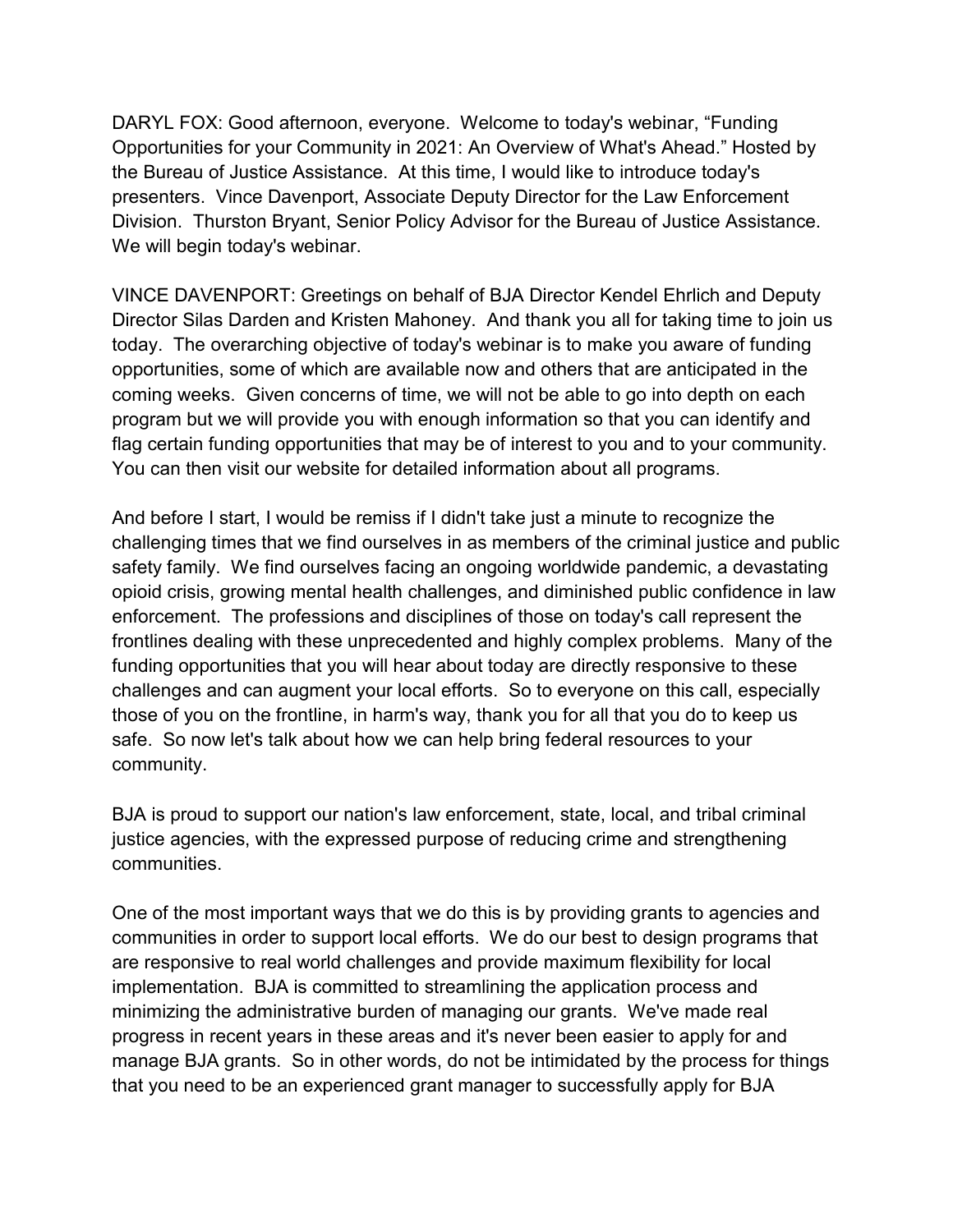funding. If you have the desire to apply, we have the support to help you succeed. It is however important that you do not procrastinate once a solicitation is open. Waiting until the last week to apply may not leave you enough time to gather the necessary information and documentation needed for the application. We want you to succeed, so please start early.

So there are two types of grants, there's discretionary and formula grants. And for the discretionary grant, applicants typically apply directly to OJP or BJA. These grants are typically competitive and they're—and the awards are based on predetermined review processes and the availability of funding. For most programs, we see—we receive more applications than we actually have funding which is understandable because there's really just such a big demand out there. And so we try to fund the strongest proposals based on objective review criteria.

Formula grants are typically awarded on a non-competitive basis, now what this means is that typically every eligible applicant receives some amount of funding. And the amount of funding for this—for a specific agency or jurisdiction, it can vary based on a variety of factors which tend to include population crime rates and other considerations. Some formula grants are administered by State Administering Agencies or SAA. If you don't have an active relationship with your SAA, you should really start one today. And if you don't know who your SAA is you can find a complete list on our website.

So now let's talk about 2021 funding opportunities. And we've done our best to try to group these by topic areas. The first program to tell you about is the Comprehensive Opioid Stimulant and Substance Abuse Program or COSSAP. Very few communities have been spared by the effects of substance abuse. Substance abuse and mental health are two of the most often-cited challenges for jurisdictions whether large or small, urban or rural. COSSAP supports efforts to reduce overdose death, promote public safety, and support access to treatment and recovery services.

There are nine purpose areas that can accommodate proposals at various entry points across the criminal justice spectrum to include alternatives to incarceration, law enforcement-led diversion, recovery and support services, and medicated-assisted treatment, just to name a few. COSSAP allows you to craft a proposal that is right for your community and responsive to your needs. The average award amount for the COSSAP program is around \$1 million.

The next program is the Justice and Mental Health Collaboration Program. This program seeks to increase public safety by facilitating collaboration among criminal justice, mental health and substance abuse treatment entities.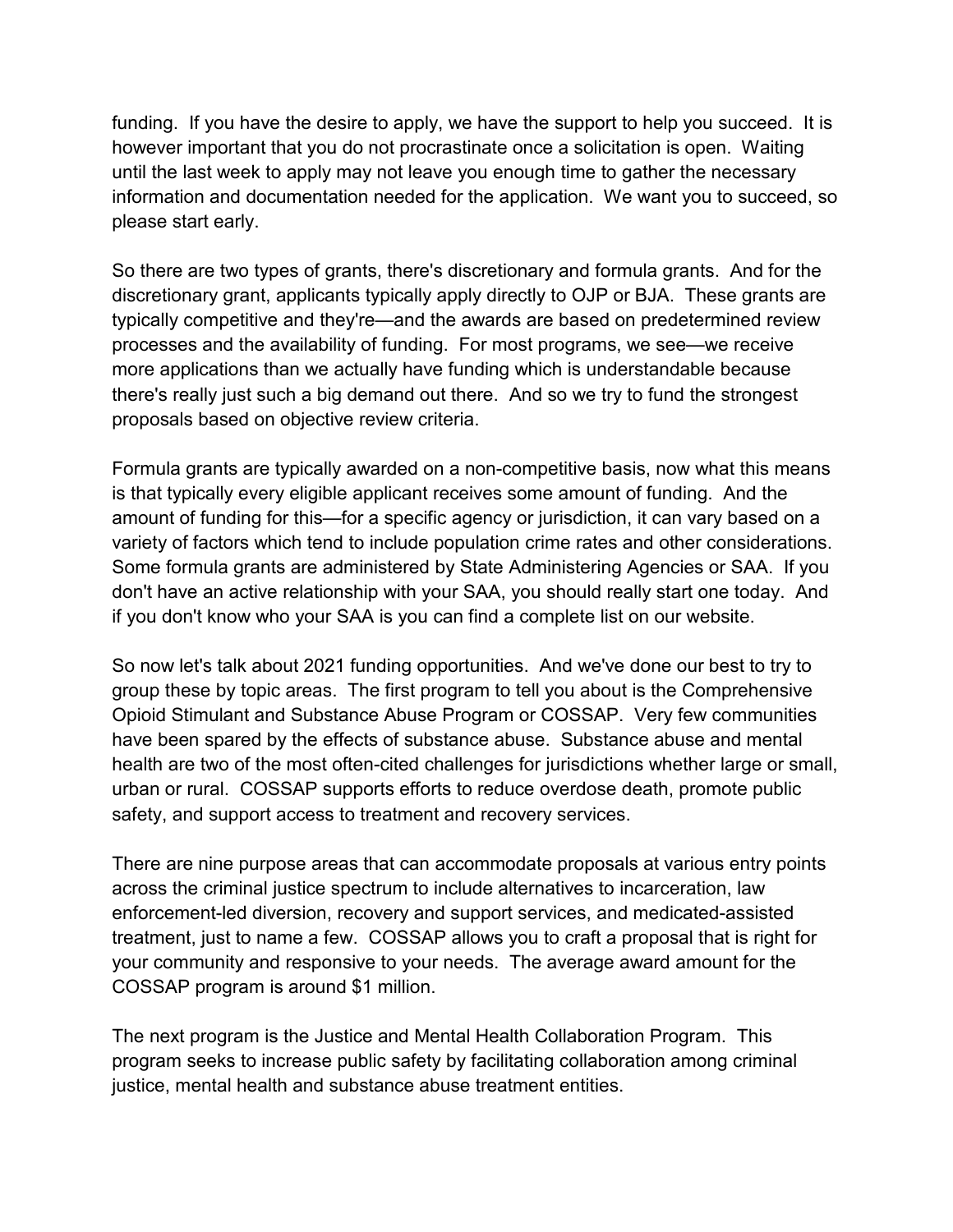The goal is to increase access to mental health and other treatment services for individuals with mental illness or co-occurring mental illness and substance abuse disorders. Example projects include, but are not limited to, mental health courts or other court-based programs, and programs that support cooperative efforts of public safety officials and service providers to connect individuals with treatment and social services. Average award amounts for this program is \$550,000.

The Edward Byrne Memorial Justice Assistance Grant or JAG, this is a flagship program for BJA. And many of you are probably already familiar with this. In general, JAG funds can be used to provide additional personnel, equipment, supplies, contractual support, training, technical assistance, and other information systems, so long as the proposed items fall under one of the eight purpose areas that you see on this slide. Most JAG funding is managed by—not—that's probably an overstatement, not most, some of the JAG funding is managed by State Administering Agencies or your SAAs. So in some cases, that's where you'll need to apply and that's why it's important to have those relationships with the SAAs to make sure that you're in the loop and have timely information about current opportunities. Some jurisdictions can also apply directly to BJA for JAG assistance, depending on certain criteria and this can be complex in some situations so it's important that you check our website for more information on this. In other instances, jurisdictions may be able to pool JAG funding to support a shared or regional initiatives. For these types of funding opportunities with the JAG program, your SAA really is a good subject matter expert and can be a terrific resource for you.

The Smart Policing Initiative provides funding to support or test promising initiatives and practices aimed at a community's pressing crime problems. The idea behind SPI is to promote creativity to not only enhance current best practices but really to discover what the next practices are. So that law enforcement and policing can evolve and become more effective. So if there's something that you're doing in your agency today that is you think is unique and that it holds promise or something that you've been thinking about doing that you believe holds promise for the rest of the law enforcement community, this really is a great program that you should consider applying for. Funds can be used for new personnel, overtime, software, hardware, and other allowable items to support the project. One kind of a new feature this year is that Congress has asked us to—has asked the Department of Justice to prioritize applications for the development of real time crime centers in jurisdictions with high violent crime and high gun crimes. Award amounts for this program are \$500,000.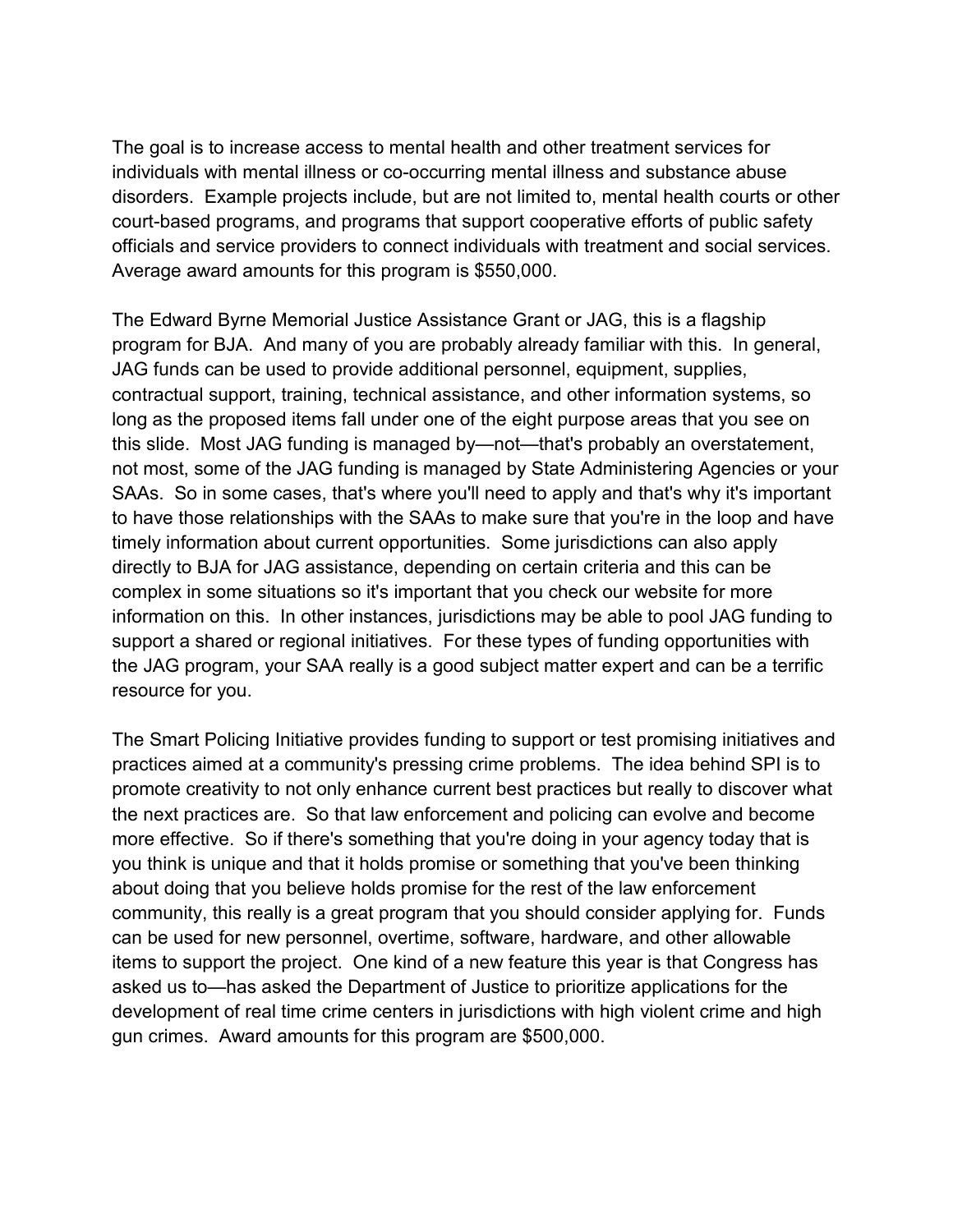The Body-Worn Camera Program, this is a very popular program. Body-worn cameras are increasingly seen as must-haves for law enforcement and, you know, you look around the country, a lot of communities are really demanding that their police departments adopt and utilize—adopt policies and utilize these cameras. BJA funds the purchase of body-worn cameras that are implemented as part of a comprehensive Body-Worn Camera Program. And for those of you that have waded into the body camera waters before, you know that this can be layered with complexity. There are a lot of considerations beyond just the purchase of the camera. There are digital storage costs and strategies that have to be worked out. There are privacy concerns and other considerations. And the good news is is that our Body-Worn Camera Program provides much more than just the funding for the purchase of the cameras. BJA has a bodyworn camera toolkit and a clearing house website for agencies interested in planning and implementing a Body-Worn Camera Program. So whether you're just starting from scratch or you're looking to enhance an existing program, our body-worn camera clearing house has a wealth of resources. Check our website for more information. Amounts for this program, they vary depending upon the agency size but the award amounts range from \$10,000 to \$2 million.

Next is the STOP School Violence Program. This program provides funding to support threat assessments, mental health training, anti-bullying training, and other activities to promote a positive school climate. The ultimate goal of this program is to provide students and teachers with resources to recognize and prevent school violence. And regardless of which discipline or which profession you're in or where you are in the criminal justice spectrum, this comment not only applies to this program but I think all of the programs that we're talking about today, although it may not apply directly to your current position, be mindful of others that you—that you have in your professional network or your community that you communicate with. And if this program doesn't apply to you, be sure to share this information with someone else in your professional network that could make good use of it. And I say that because I view the STOP Safety—the STOP School Violence Program as a program that really every community should apply for. These funds are important. They help to keep our children safe and there's really no reason why every community shouldn't apply for these funds. We also encourage you to visit the COPS Office website. They administer a companion program for—to this program that is—it's really—it's focused on doors, locks, cameras, and other target-hardening measures. And again, every community can benefit from this program.

Next is the Crime Gun Intelligence Centers Program. This is a really important tool for communities experiencing high gun-related violent crime. The purpose is to encourage local jurisdictions to work with their ATF partners to identify firearms that are used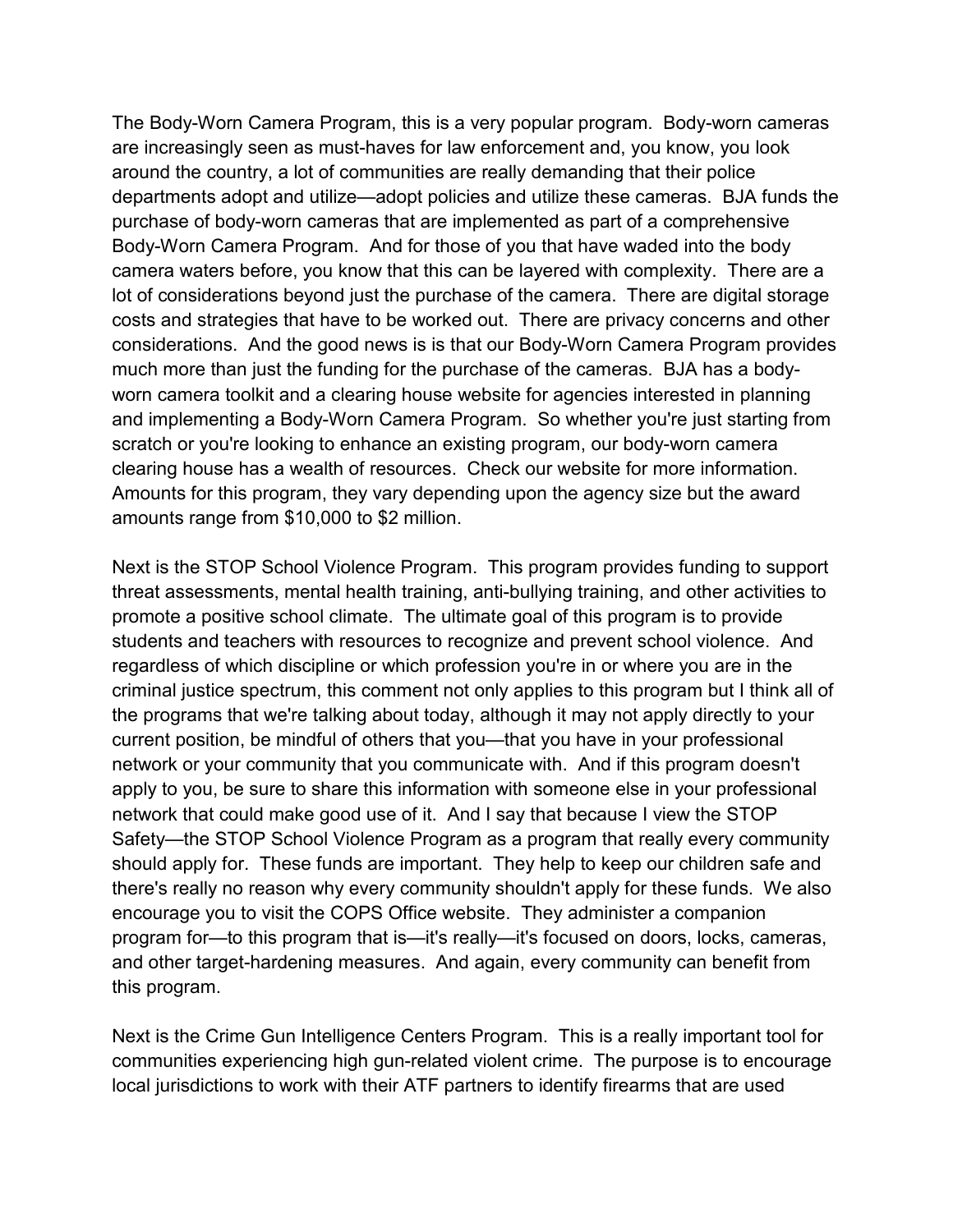unlawfully and their sources. And the ultimate objective obviously is to identify those perpetrators and to prosecute them. The Crime Gun Intelligence Centers utilize the utilize NIBIN, that's the National Integrated Ballistics Imaging Network, which many of you are probably familiar with or maybe you—at least you've heard about that. Awards for this program are up to \$700,000.

The Emmett Till Cold Case Investigations Program is obviously named in honor of Emmett Till, a young man who was brutally murdered in 1955. And the—and the purpose of this program is to support the investigation and the prosecution of racially motivated cold case murders and to support victim's families and stakeholders impacted by these cases. The only caveat here is that the funding is limited to those cases where a death occurred prior to 1980.

The next program is IPEP. This is the Intellectual Property Enforcement Program. This program is designed to protect public health, safety, and our nation's economy from counterfeit and pirated goods. Funding under this program can be used to cover expenses to establish task forces to conduct investigations, forensic analysis, to acquire equipment to conduct the investigations, and funding to support prosecution. The aim kind of the overarching aim is to protect—or to prevent rather, deter, and identify criminal violations of IP laws. Project Safe Neighborhoods. This is probably—this is a program where many of you have not only heard about, you probably participated in your—in your own communities. This is a nationwide initiative that brings communities together to identify pressing violent crime problems in a community and to develop comprehensive solutions to address them.

PSN initiatives are led by U.S. Attorney's Offices which bring together federal and local law enforcement, prosecutors, and community leaders, and other stakeholders for a holistic community-wide approach. We encourage you to reach out to your U.S. Attorney's Office if you'd like to be involved. I'll also take this opportunity to really kind of tout the role that U.S. Attorney's Offices play not only just for federal assistance but for so many other really important resource—federal resources that are available. Each U.S. Attorney's Office has a Law Enforcement Coordinator or an LEC if you ever hear that acronym. And the LEC is typically—they actually do quite a bit for every jurisdiction but one of the main things that they do is they facilitate information sharing with state, local, and tribal jurisdictions and agencies. So if you don't—if you're not familiar with the term LEC or you don't know who your law enforcement coordinator is, I would really recommend that you put this on your to-do list, to contact your local U.S. Attorney's Office and ask for the LEC. Just introduce yourself, tell them who you are, you know, make that connection. It's a really important relationship to have regardless of which area of the criminal justice system that you are involved in.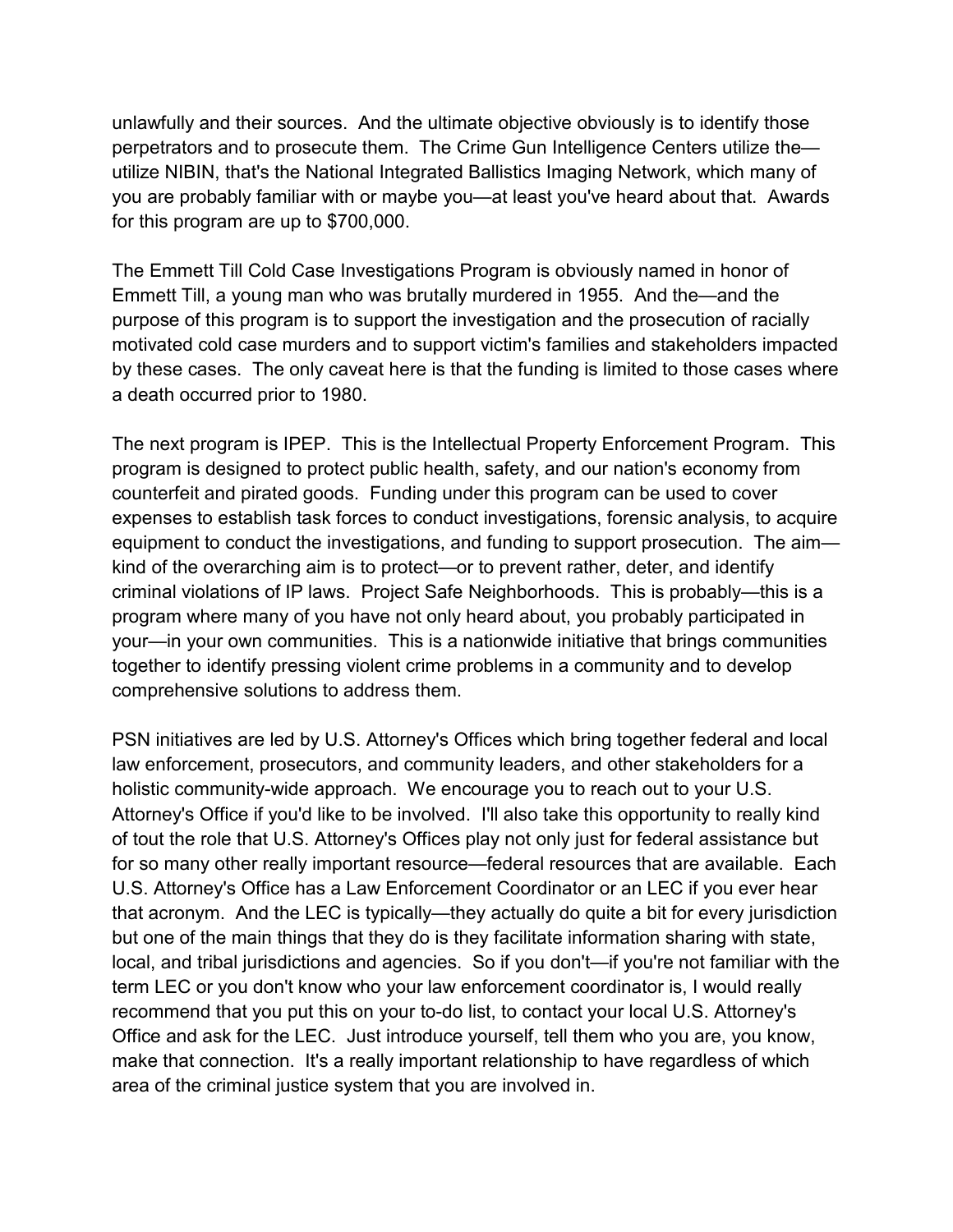Prosecutors as we all know play a very—a vital role and are often underfunded and working with outdated technology and resources. So BJA Innovative Prosecution Solutions for Combating Violent Crime Program, this is also known as Smart Prosecution Program, is designed to support prosecutor offices to help them reduce case loads, improve processes, and provide modern technology to better manage and track cases. This program, like many of BJA offerings, provides a high degree of flexibility so that local jurisdictions can crack a proposal that meets their specific needs and local challenges. And I just want to say another word about that. It's really important on our end of this relationship to be mindful of the fact that not all good ideas come from Washington. We know that for sure. And that you know your community best. So wherever we can, as we develop programs to support the real time needs of the field, we do our very best to incorporate as much flexibility so that you can crack a program that looks like your community, that meets your specific needs rather than just take a one-size cookie cutter approach from Washington DC.

The next program I want to talk about is the Byrne Criminal Justice Innovation Program. This is based on the principle that sustainable reductions in serious and violent crime requires service providers and the communities they serve to partner and to collaborate. These partnerships extend to community development corporations in some cases and private businesses that are involved in local revitalization or crime fighting efforts. Funding under this program supports data-driven, community-oriented strategies to reduce crime in neighborhoods with concentrations of serious and violent crime. Average award amounts are around \$900,000.

Next up is Upholding the Rule of Law and Preventing Wrongful Convictions Program. This program provides funding to support case reviews and post-conviction claims of innocence with a focus on those cases at greatest risk for error. This is a really important program which helps to identify potential systemic issues that may lead to wrongful convictions and most of all, to ensure that innocent persons are exonerated.

So that's my half of the presentation. I'm going to turn it over to my colleague Thurston Bryant who will tell you about other BJA programs.

THURSTON BRYANT: Thanks, Vince. My name is Thurston Bryant and I'm very happy and pleased to join everyone. I want to reiterate what Vince said earlier when we began the webinar. And I also want to thank all of you for continuing to be our criminal justice partners, continuing to work collaboratively with everyone and each other within your communities, and with continuing to make our nation safe. As you've seen and as you'll continue to see, BJA is positioned to provide funding opportunities that cover the entire criminal justice spectrum. The slides that I will provide information on include programs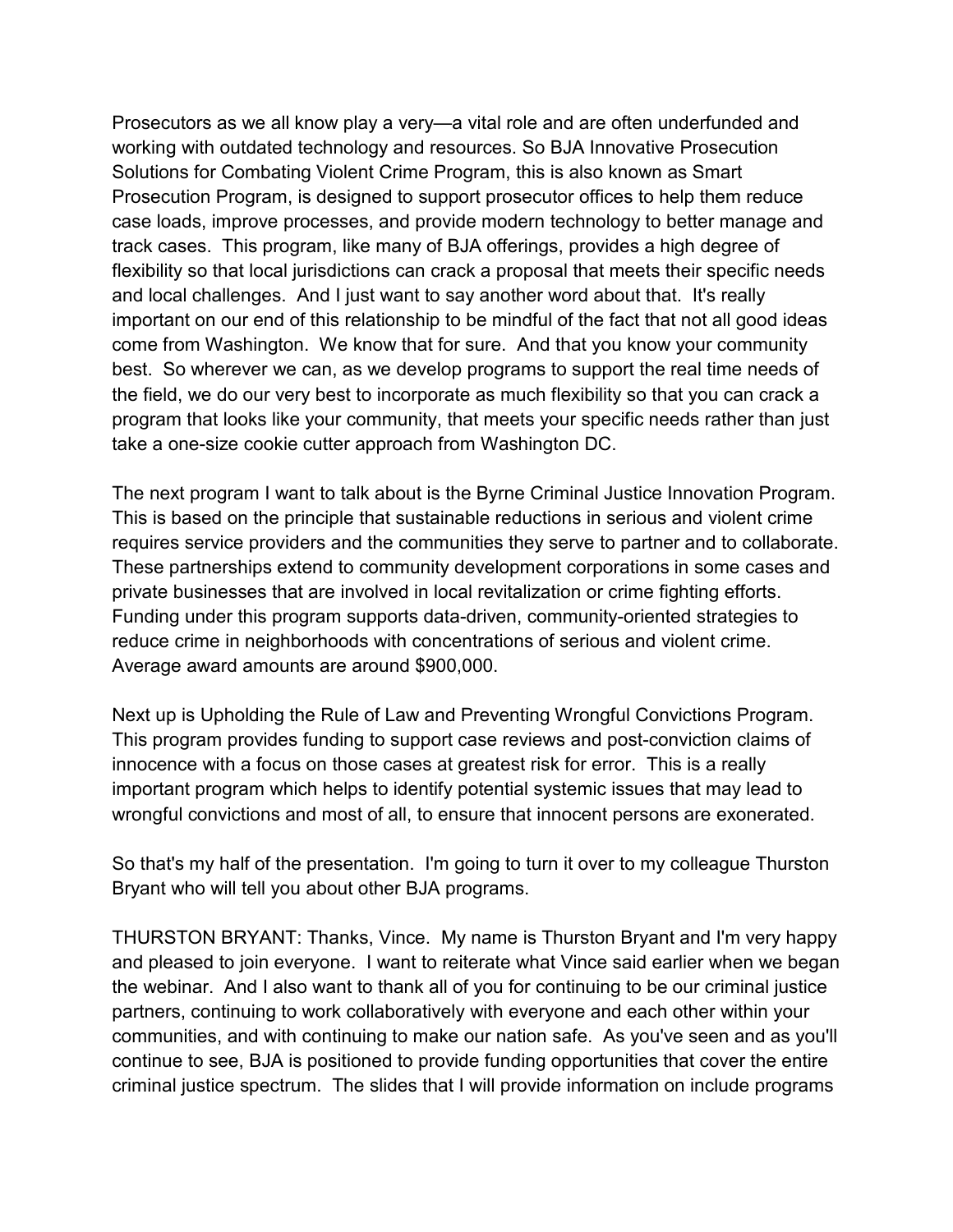from our corrections and reentry, drug courts, forensics, tribal justice, and other portfolios. I will note if these programs have solicitations that actually been posted for all of you to apply for. And I will also include information on what the closing dates are for those posted solicitations.

The first several slides that I'll provide information on and an overview are from our corrections and reentry portfolio. For those of you who have been—who have applied for these programs in the past, you'll see some familiarity such as a Second Chance Act and the Prison Rape Elimination Act.

The first program that I want to talk about is the Innovations in Supervision Initiative: Building Capacity to Create Safer Communities. This program provides opportunities for community corrections agencies to improve supervision outcomes for individuals that they supervise. The goal of the program is to develop, implement, and/or test strategies to improve the capacity and effectiveness of probation and parole agencies to increase probation and parole success rates and reduce the rate of recidivism for those under supervision. These efforts would reduce crime, victimization, admissions to prisons and jails and save taxpayer dollars. Under this program, BJA anticipates to make up to seven awards with an average amount of up to \$715,000.

The next program that I want to talk about is the Justice Reinvestment Initiative: Reducing Violent Crime by Improving Justice System Performance. BJA has been fortunate enough to administer the Justice Reinvestment or JRI Program since around 2010. This current program that we're going to administer under 2021 will allow grantees to apply data-driven approaches to identity and respond to crime, and other public safety problems including violent crimes, develop and implement innovative responses, and invest in strategies that can decrease crime and reduce recidivism. Applicants may address the criminal justice challenge directly or explain how they will remove impediments to addressing a challenge allowing jurisdictions to have more resources for preventing crime, apprehending, and prosecuting perpetrators, ensuring efficient and effective court and pretrial decision-making, breaking down information silos, facilitating appropriate sentencing treatment and protecting community security. Under this program, it's estimated that BJA will make up to five awards and for up to \$5 million.

The next program is the Swift, Certain, and Fair Supervision Program: Applying the Principles Behind Project HOPE. This program furthers this mission by reducing the number of crimes committed by people under community supervision which in turn enhances the safety of law enforcement officers and the communities that they serve, decreases readmissions to prisons and jails, and can help save taxpayer dollars. State,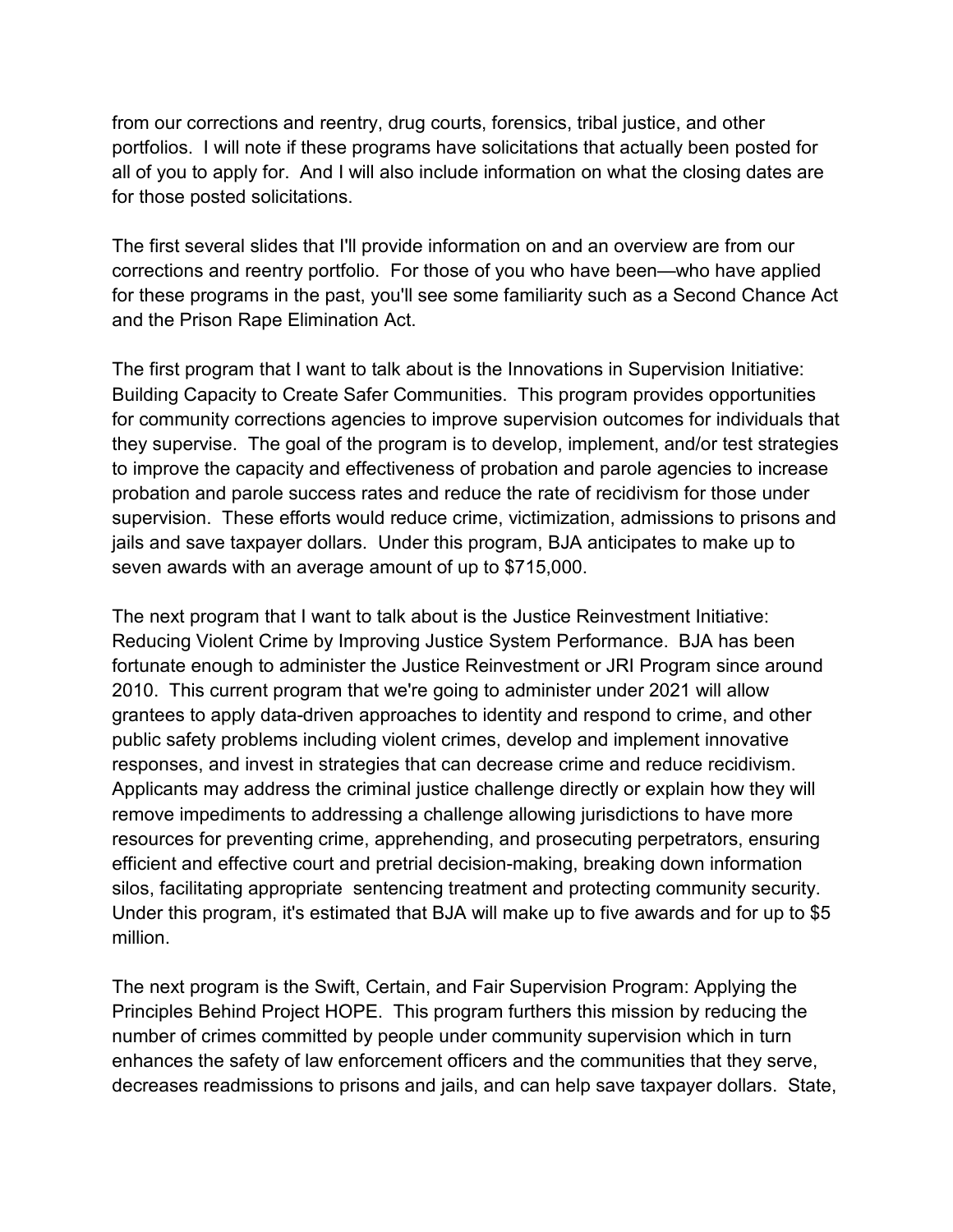local, and tribal community supervision agencies under this program will develop and test new or enhanced applications of the Swift, Certain, and Fair principles of intervention in order to reduce recidivism and improve outcomes for people under community supervision. Under this program, awards will be made for up to \$700,000.

The RSAT Program like you'll see with some of our other programs that we just discussed today is a program that BJA has administered for several years. RSAT assists states with developing and implementing residential substance abuse treatment programs within state correctional facilities as well as within local correctional and detention facilities in which inmates are incarcerated for a period of time sufficient to permit substance abuse treatment. The program encourages the establishment and maintenance of drug-free prisons and jails and developing and implementing specialized residential substance abuse treatment programs that identify and provide appropriate treatment to inmates, co-occurring mental health, and substance abuse disorder, or challenges. The objectives of this program are to enhance the capabilities of states and use of local and travel governments to provide residential substance abuse treatment for incarcerated inmates, prepare individuals for a reintegration back into their communities, assist individuals and communities for the reentry process by delivering community-based treatment and other broad-based aftercare services. Please note for those of you that are interested in this program, this solicitation has posted with a closing date of March the 2nd of this year.

BJA has been working with the correctional field and administering different activities under the Prison Rape Elimination Act since 2010. This current program that you see here on this slide is for our site-based program. The goal of the PREA—the PREA, the Prison Rape Elimination Act site-based program is to assist confinement facilities to include prisons, jails, juvenile confinement facilities, community confinement facilities and police lockups and other agencies that oversee them and preventing, identifying, and responding to sexual abuse and sexual harassment in these facilities, and also to support compliance with the National PREA standards. The overall objectives of the programs are to reduce sexual abuse in confinement facilities, increase staff capacity for preventing sexual abuse in confinement facilities, promote integration of the PREA standards and to the day-to-day operations, the cultures of confinement facilities, identify and document innovative and promising practice in order to inform similar efforts across the nation, and also to create cultures of zero-tolerance of sexual abuse in confinement facilities. Under this program estimated award amounts will be made for up to \$250,000. Please note that this solicitation has posted with a closing date of April 6th of this year for those of you who are interested in applying.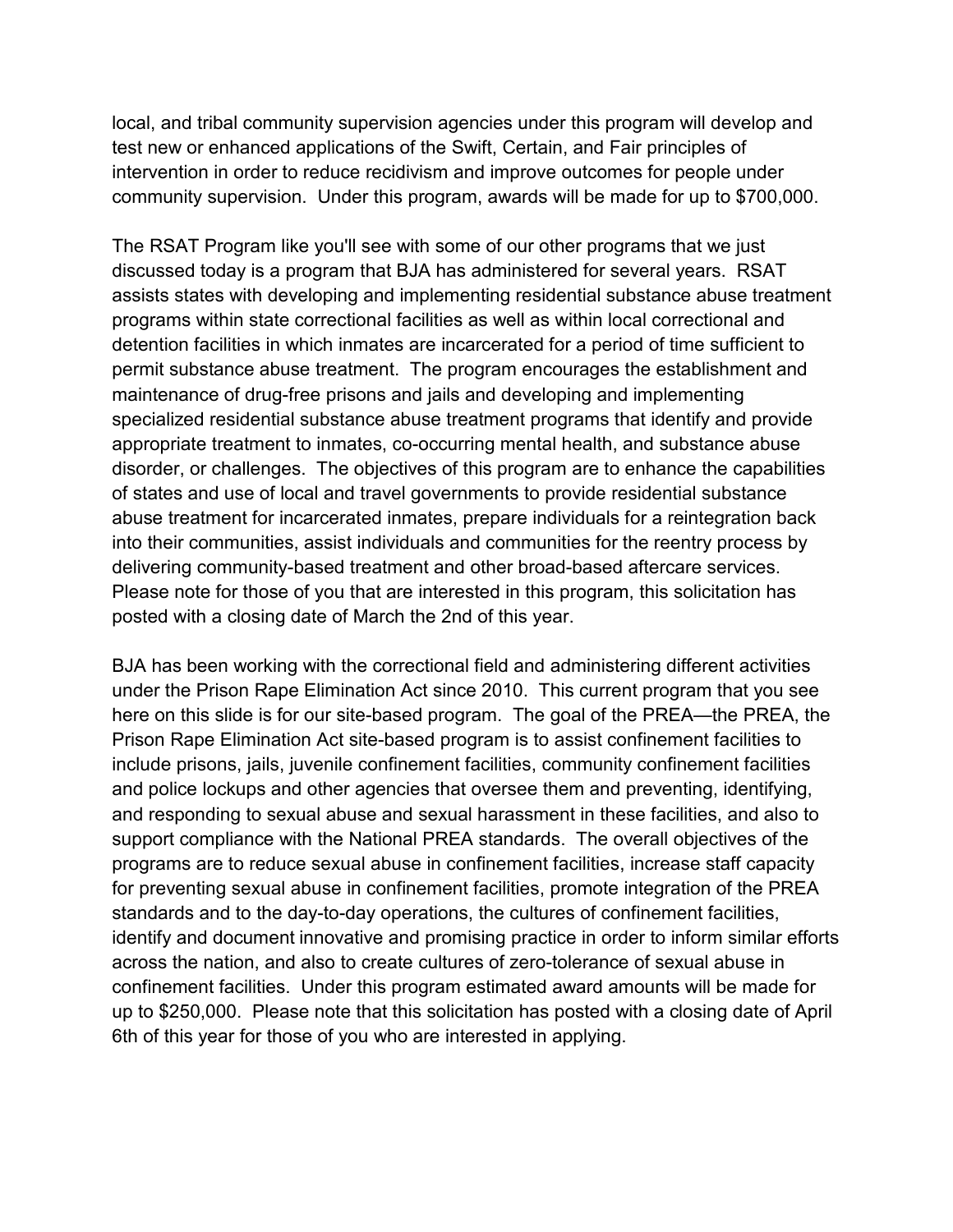The next program that we want to provide an overview on within our corrections and reentry portfolio is the Combating Contraband Cell Phone Use in Prisons Program, the purpose of this program is to assist state and local governments including federally recognized Indian tribes that have detention capacity to operationalize effective and secure managed access systems in order to prevent, detect, seize, protect against, and stop the presence and use of contraband cell phones by detainees and inmates in correctional facilities. Applicants may propose to enhance or implement new physical, technical, or tactical managed access systems for these purposes. In addition, applicants are encouraged to identify strategies to educate relevant staff members and other key stakeholders about steps that they can take to address contraband cell phones as well as define a process to gather, use, and share intelligence acquired by seizing contraband cell phones. For those of you who might be interested in applying for this program, please note that this solicitation has posted with a closing date of April the 8th of this year.

The Innovations and Reentry Initiative: Building System Capacity & Testing Strategies to Reduce Recidivism provides state and local jurisdictions and Indian tribes with the resources to identify assets and gaps in their reentry systems and improve their overall approach to reentry. Under this program, applicants will develop and implement comprehensive reentry strategies to create more well-functioning reentry systems that reduce recidivism among individuals who are at medium to high risk for recidivating upon release from prisons or jails. A well-functioning system has comprehensive data collection and usage, adequate information sharing to ensure referral to the right programs and services, adequate staffing and skills to execute effective delivery as well as the community landscape with enough resources to address the needs of returning citizens. Under this program, BJA anticipates making an estimated four awards with a maximum award amount of up to \$1 million.

The next couple of programs are programs that are being administered under the Second Chance Act which some of you might be familiar with who are functioning in the correctional field.

The Second Chance Act Adult Reentry Education, Employment, Treatment and Recovery Program is designed to improve correctional educational and employment services for general inmate populations and to improve treatment services for those who have substance abuse disorders. This will in turn help reduce recidivism, promote public safety and recovery, and enhance employment prospects for incarcerated adults reentering the workforce. These partnerships can also support the establishment and improvement of academic and vocational educational programs and career training programs available in prisons and jails. Overall, these efforts will improve public safety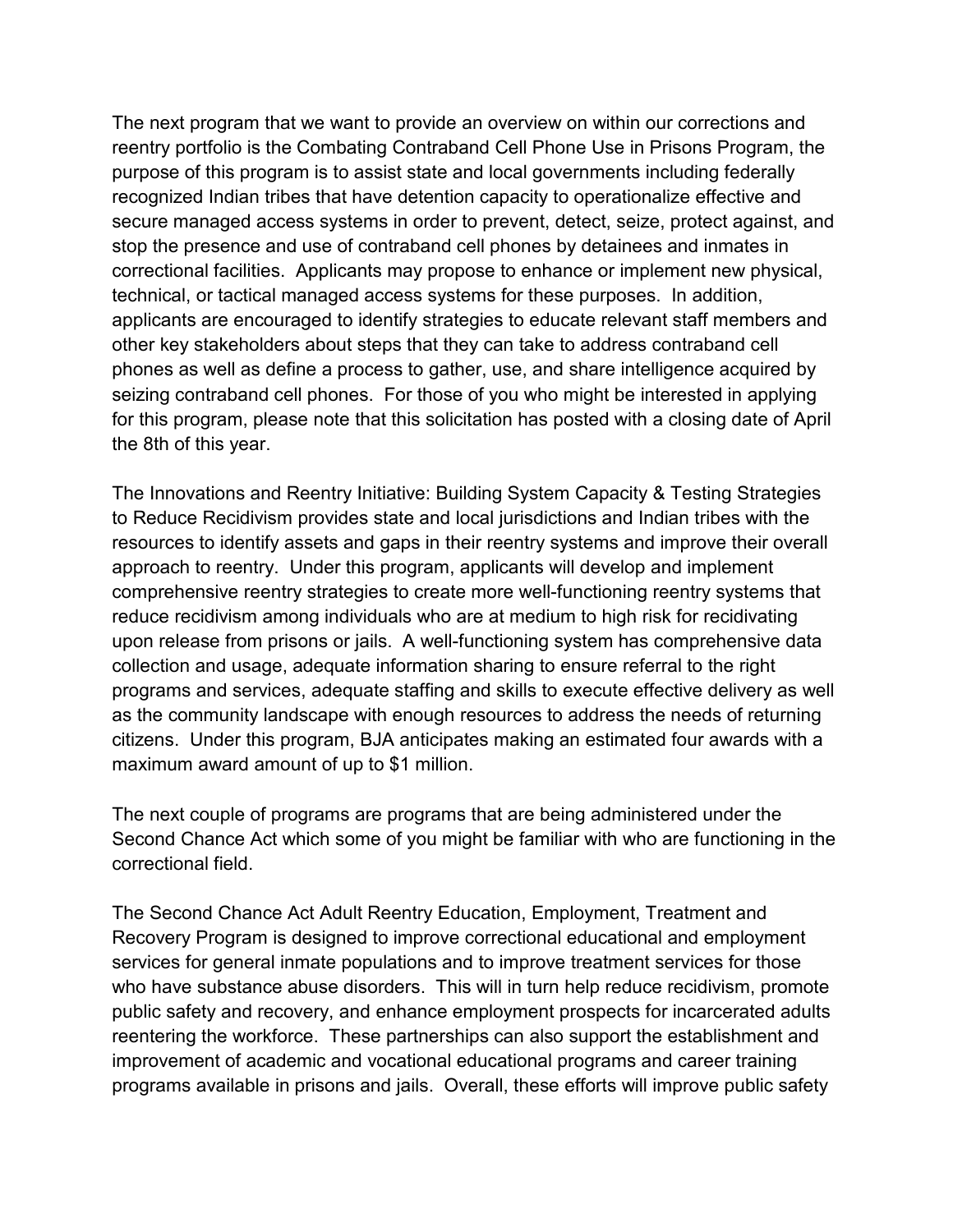and public health. Under this program, BJA anticipates making various categorical awards with a maximum award amount of up to \$900,000. And you'll see on the slide the different—the number of awards that we anticipate in making under the different categories for this program.

The next program that we wanted to discuss is the Second Chance Act Comprehensive Community-Based Adult Reentry Program. This program provides opportunities for nonprofit service providers and tribes to implement or expand on reentry programs that demonstrate strong partnerships with corrections, parole, probation, and other reentry service providers in order to provide critical transitional services as individuals returned from incarcerations back into their communities. These partnerships should develop comprehensive case management plan that directly address criminogenic risks and needs as determined by validated tools and risk assessments and include delivery or facilitation of services. The grants may—under this program may be used for mentoring adult offenders during incarceration to transition back to community and post-release, also for transitional services to assist in the reintegration of offenders back into the community and also for training regarding individuals and victim services—I'm sorry, and victims issues. This solicitation is a little bit different from the ones that we administer under the Second Chance Act portfolio and that nonprofit organizations are able to apply for it directly for funding while the other reentry solicitations may be directed towards states, and localities, and tribes as eligible applicants. Keep in mind that nonprofits could partner with them under those other solicitations that are—that are for states and localities but they could do so as a sub-grantee under those other solicitations. And, so, for example, they were partnered with the state and locality or the tribal entity as a sub-grantee in order to provide community services. Awards under this program will be made for up to \$750,000. That concludes the program slides pertaining to our corrections and reentry portfolio.

Now I want to talk briefly about our Adult Drug Court and Veterans Court Discretionary Grant Program which is another program that BJA has been fortunate enough to administer for several years. The Adult Drug and Veterans Court Discretionary Grant Program supports efforts by states, locals, and tribal courts to address the needs of individuals in the criminal justice system with substance abuse issues including targeting the needs of veterans. The goal of the program is to equip courts and other criminal justice and treatment and service providers with tools to effectively integrate evidence-based substance abuse treatment, random mandatory drug testing, equitable sanctions and incentives, and transitional services and supervised court settings with jurisdiction over high-risk high need individuals that will reduce recidivism and substance abuse and prevent overdoses and death. This includes a focus on individuals with co-occurring disorders many of whom are served in these programs.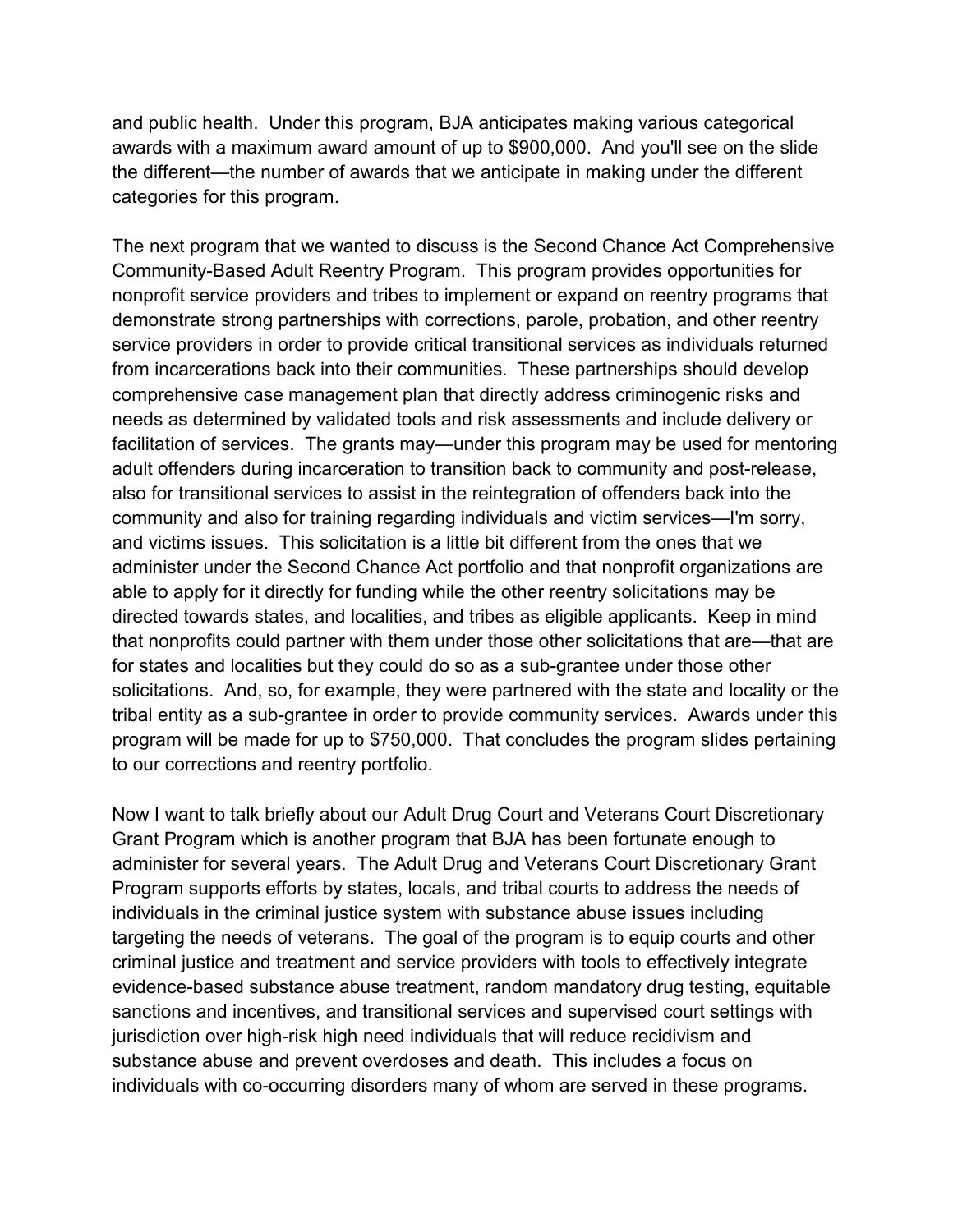For those of you who are interested in this program, please note that this solicitation has posted to the field with a closing date of March the 17th. Now I want to switch gears a little bit and talk about some of the other programs that we administer under BJA under a different criminal justice topic area. The next several slides will include programs administered or administered under BJA's forensic science portfolio. For those of you who are you aware beginning last year of the fiscal year 2020, BJA expanded this forensic portfolio from solely the Sexual Assault Kit Initiative that you see here to a portfolio that now includes several additional programs transitioned from the Office of Justice Programs, National Institute of Justice, just one of our sister or partner agencies within OJP that we work closely with.

So firstly, I want to talk about—the first program that I want to talk about and provide a brief overview on is the Sexual Assault Kit Initiative or SAKI. SAKI is critical to enhancing the criminal justice response to sexual assault and ensuring justice for victims. Funding not only helps link victims to advocates in need of services, but also helps jurisdictions implement best practices and comprehensive reform to help bring perpetrators to justice and increase safety in communities by preventing future sexual assaults. The SAKI program provides funding to support multidisciplinary community response teams to inventory, track, and expeditiously test previously un-submitted sexual assault kits, collect and test lawfully owed DNA from offenders arrestees, produce necessary protocols and policies to improve collaboration among the laboratories, police, prosecutors, and victim service providers, provide resources to address sexual assault investigations and prosecutions that result from evidence and CODIS hits, Combined DNA Index System hits, produced by tested sexual assault kits, and optimize victim notification protocols and services. This program has been highly official—highly effective and one of our flagship programs among the other ones that you have seen that we're presenting on. Under fiscal year 2021 for SAKI, BJA estimates making 40 awards with an average award amount of up to \$1.2 million.

The next forensic science program that I wanted to discuss is the DNA Capacity Enhancement for Backlog Reduction Program, which is a formula-based program and one of the several programs that BJA acquired in transition last year from NIJ. This program was merged years ago from the previously independently administered DNA Capacity Enhancement and Convicted Offender DNA Backlog Reduction Programs. The goals of this program are to assist eligible states and units of local government to process, record, screen, and analyze forensic DNA and/or DNA database samples, increase the capacity of public forensic DNA and DNA database laboratories to process more DNA samples, thereby helping to reduce the number of forensic DNA and DNA database samples awaiting analysis. Under this year, BJA estimates making a hundred and thirty-six awards with amounts of up to \$5 million. The next forensic program that I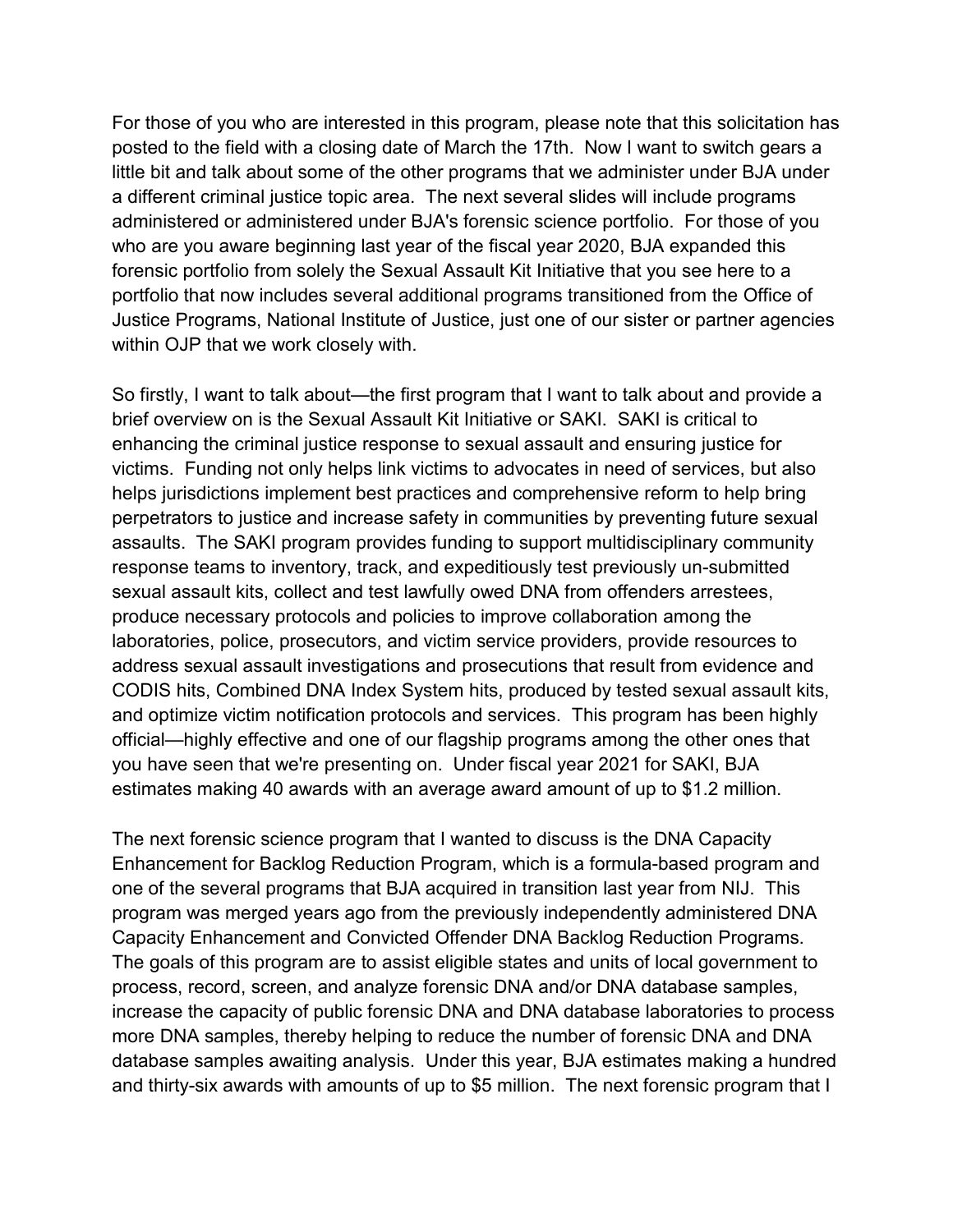wanted to briefly talk about is the Prosecuting Cold Cases using DNA Program. The grantees of this program will receive funding support for the prosecution of violent crime cold cases where a DNA from a suspect has been identified, suspects may be known or unknown. And provided that DNA from a suspect or suspects have been identified, funding will support investigative activities in crime and forensic analyses that could lead to prosecution. The program provides funds to prosecute violent crime in cold cases and decrease the number of violent crime cold cases awaiting prosecution. Under this year BJA estimates making 11 awards with an estimated average amount of up to \$500,000.

One of our other forensic science programs is the Paul Coverdell Forensic Science Improvement Grants Program. Now, note that Coverdell, as we call it, includes both an individual competitive and formula-based program. What you see here is the Paul Coverdell Competitive Program. The Paul Coverdell Competitive Program seeks to improve the quality and timeliness of forensic science and medical examiner or coroner services including the services provided by laboratories operated by states and units of local government. Under this year, BJA anticipates making up to nine awards for an estimated amount of up to \$165,000.

BJA's Post-Conviction Testing of DNA Evidence Program assist in defraying the costs associated with post-conviction DNA testing in cases of violent felony offenses as defined by state law in which actual innocence might be demonstrated. And it may be used to identify and review such post-conviction cases and to locate, and analyze associated biological evidence. For this year under this program, BJA estimates making eight awards with an estimated average amount of up to \$500,000.

The last forensic science program that I wanted to mention is the Strengthening the Medical Examiner-Coroner System Program. Investigations of violent deaths performed by medical examiner and coroners offices are vital to the criminal justice system. However, there are systematic issues with death investigation data quality and infrastructure, inadequate facilities, and inconsistent expertise levels. In addition, the ME/C community lacks adequate personnel and resources to address medico-legal death investigation needs.

To address some of these deficiencies, this program was created which provides funding for forensic pathology fellowships and projects that assist ME/C offices to seek accreditation and personnel certifications. This program not only helps to address the extreme shortage of board certified forensic pathologists in the United States, but also provides ME/C offices with the resources to become accredited and support the enhancement of medico-legal death investigations nationwide. Under this year, BJA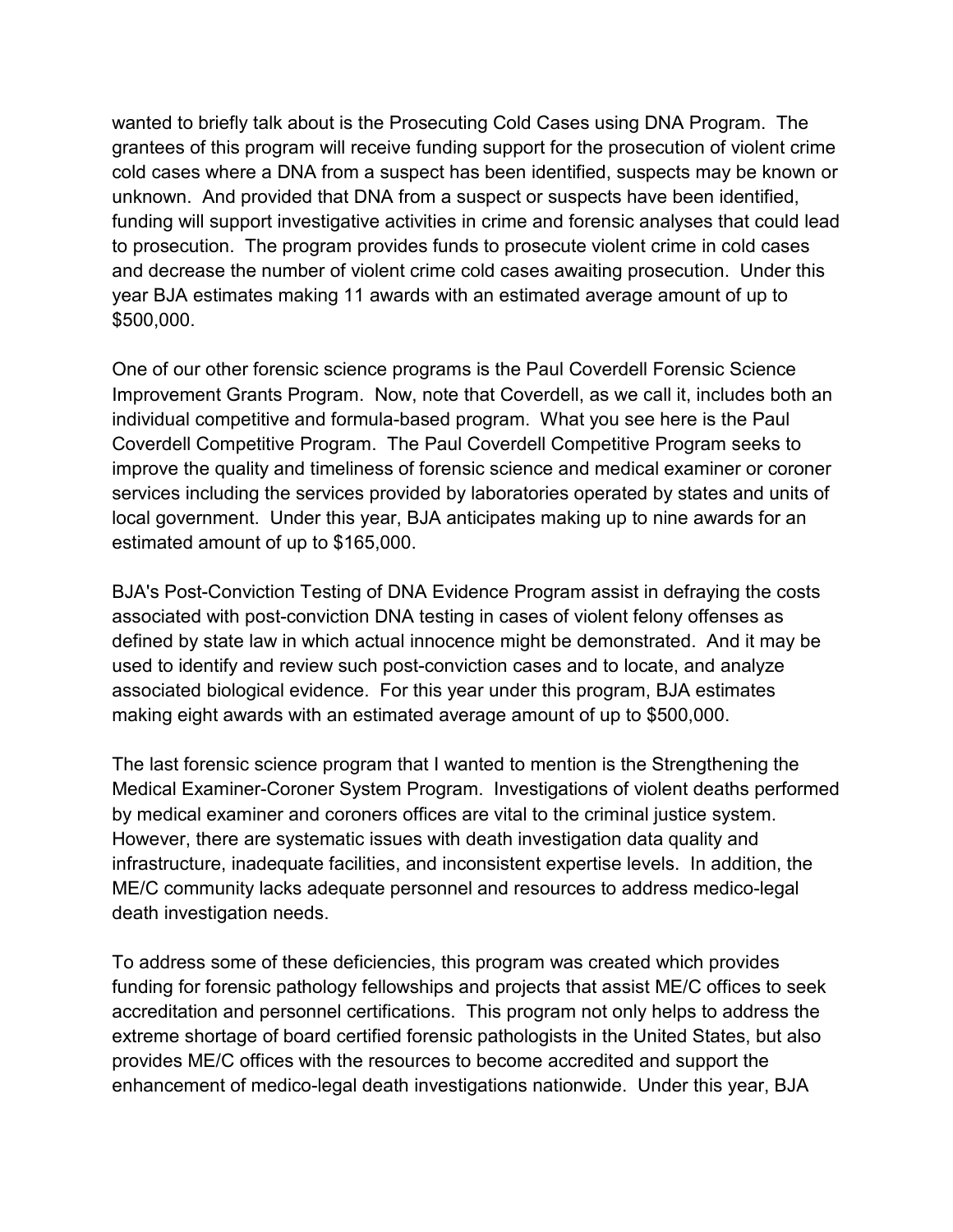estimates seeking 12—making 12 awards, an estimated average amount of up to \$165,000. Over the next two slides, I want to talk about two programs that are specific for our tribal justice partners and their communities.

The Coordinated Tribal Assistance Solicitation or CTAS is another program that BJA has worked with and being—been able to administer for several years. CTAS seeks to improve public safety and victim services in tribal communities. The solicitation provides fairly recognized tribes and travel consortia with an opportunity to apply for funding to aid in developing a comprehensive and coordinated approach to public safety and victimization. The grant program's outline at CTAS are referred to as Purpose Areas. Applicants may apply for funding under these purpose areas that best address tribes concerns related to public safety, criminal and juvenile justice, and response system, domestic violence, child abuse, sexual assault, and other crimes. As you'll see here, BJA oversees Purpose Areas 2, 3, 4, which support comprehensive strategic planning, programs for adult tribal justice systems from prevention and treatment to tribal courts, corrections and reentry, and strategies to address violent crime, and also to support tribal justice infrastructure investments through renovation and modular buildings. You'll see the specific breakdown for the number of awards that BJA anticipates making and those amounts in relation to the different purpose areas on the slide here.

The second specific tribal justice program that I wanted to highlight is our Tribal Civil and Criminal Legal Assistance Program. This program has received annual appropriations since around 2010. The program provides civil and criminal legal assistance to low income individuals, Indian tribes, and tribal justice systems to support the development and enhancement of tribal justice systems and access to those systems. While the goal of the program is to build and enhance capacity, improve delivery of legal services to individuals and tribes, and develop policy that improve access to tribal justice systems, funding can also support other needs of eligible tribes such as providing conflict counsel for tribes exercising enhanced sentencing authority or specialized domestic violence criminal jurisdiction authorized for the Violence Against Women Act of 2013, and also supporting veterans' legal clinics for Native American veterans. Under this year, BJA anticipates making two or more awards with an estimated award amount of up to \$600,000. For those of you who are listening who might be interested in this program, please note that this solicitation has posted with a closing date of March the 24th.

The Kevin and Avonte Program: Reducing Injury and Death of Missing Individuals With Dementia and Developmental Disabilities Program supports local jurisdictions efforts to reduce the number of deaths and injuries of individuals with forms of dementia such as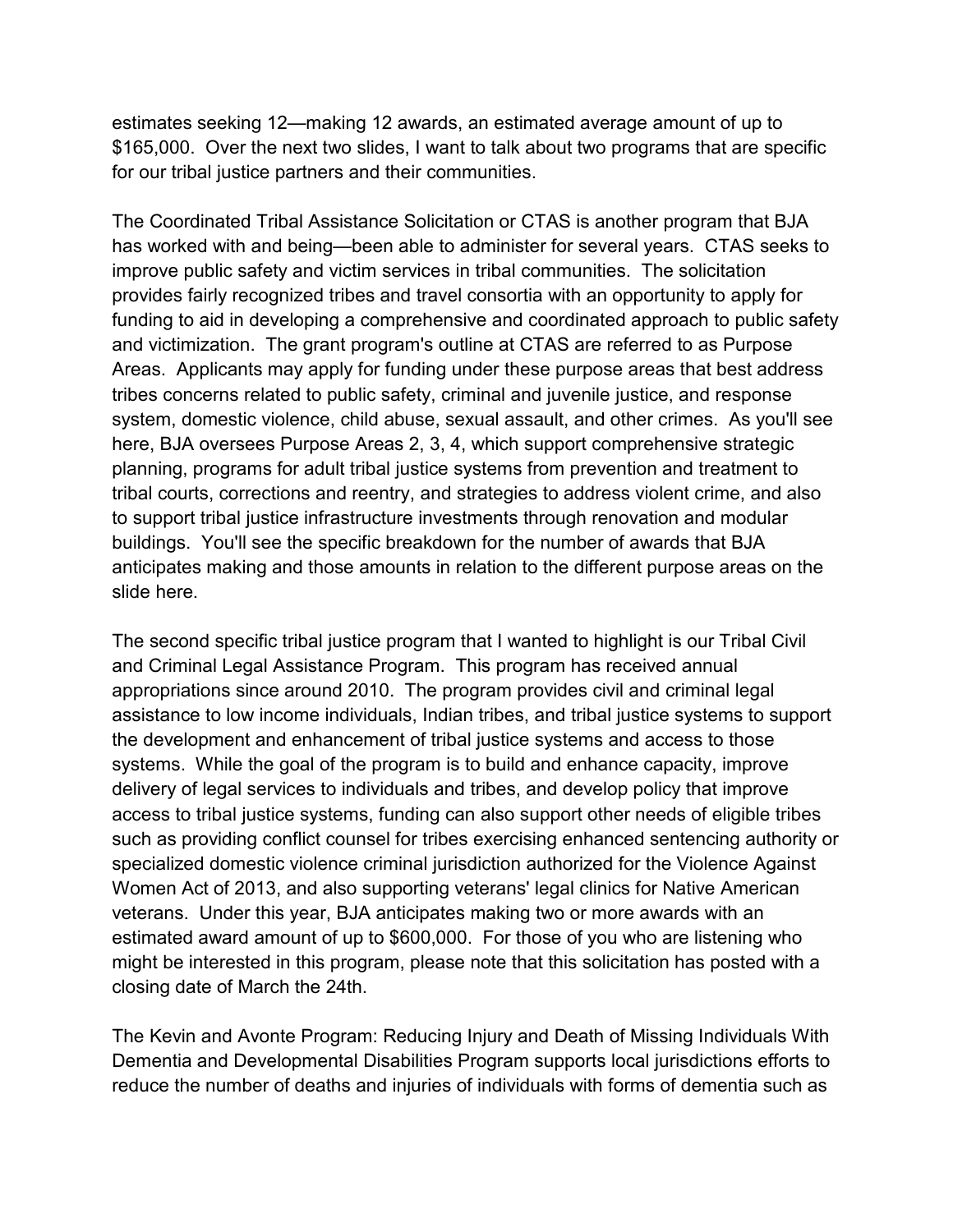Alzheimer's disease or developmental disability such as autism, that due to their condition, wander from safe communities and safe environments. And to design, establish, or operate holistic, locally-based, proactive programs to locate these individuals or prevent them from wandering from safe environments. The program provides funding to law enforcement and public safety agencies to implement locative technologies to track missing individuals and to such agencies and partnering non-profit organizations to develop or operate programs to prevent wandering, increase individual safety, and facilitate rescues. Please note that if you're interested in this program, this solicitation has been posted with a closing date of March the 3rd.

The Hal Rogers Prescription Drug Monitoring Program or PDMP enhances the capacity of law enforcement agency and public health officials to collect and analyze controlled substance prescription data and other scheduled chemical products through a centralized database administered by an authorized agency. Under this program grantees can use funds to support PDMP staff including data analyst, epidemiologists, support program evaluation upon contracts with vendors to operate a state PDMP program, connect to other states and other health systems, or otherwise, enhance the capabilities of a PDMP. If interested, please note this solicitation has been posted with a closing date of March the 5th of this year. This is a program—this is a loan repayment program for those of you who might be unaware.

The goal of the John R.—or John RJ Justice Grant Program, which is also referred to as the John R. Justice Student Loan Repayment Program is to offer an incentive for all states and territories to be able to attract, recruit, and retain talented and eligible local, state, and federal public defenders as well as local and state prosecutors by setting up and maintaining a student loan repayment assistance program for attorneys with the most student loan financial burden who agreed to commit to an extended employment in public interest law and this will—as I mentioned earlier, for a minimum of 36 months. Please note that this solicitation is currently open with a closing date of March the 2nd.

That concludes the slides in terms of information on our specific programs. But stay tuned because we still want to provide you some additional resources and information that may be able to further assist your needs.

What we did not discuss during today's presentation on the specific programs, there are typically national training and technical assistance providers or TTA providers that are associated with most of these programs. So among these various services that the TTA provider provides to the grantees in the field is to help to assist the grantees with achieving their project goals and performance measurement and other—provide lessons learned to the grantees from the field and across grantees and other types of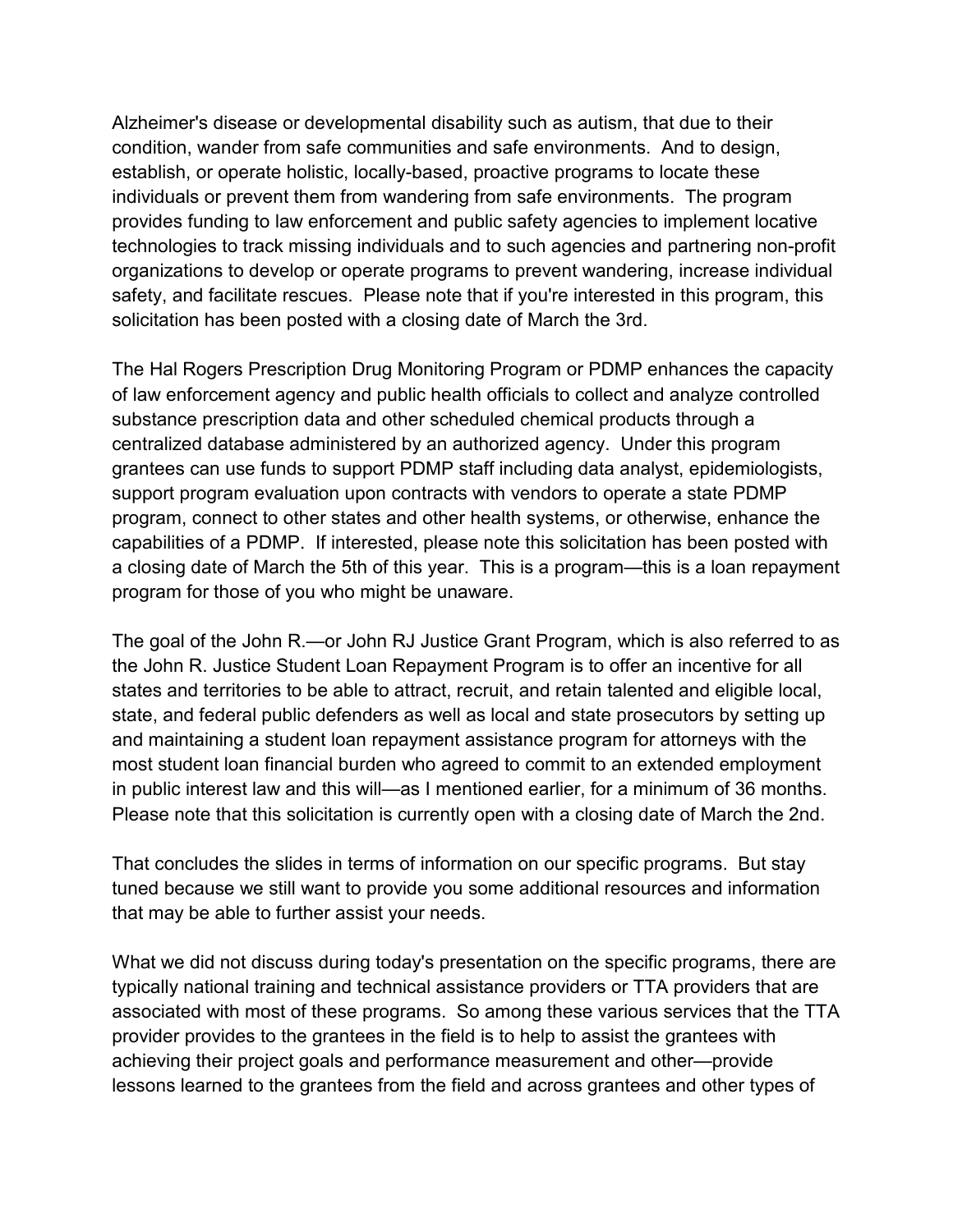the viable resources. So we suggest that you—in addition to examining these funding opportunities that you take a look at some of those TTA providers that are associated with those specific grant programs.

We also previously noted that some of these solicitations have been posted for the field. However, for those solicitations that have not yet been posted or released, please note that the solicitation release dates are still pending and are on a rolling basis. Stay abreast on when those funding opportunities will be made available. It's suggested that you subscribe under BJA's website in order to receive electronic email notification on when those funding opportunities and other significant BJA news and resources will become available. And one of the next slides will provide a link for BJA's main webpage so that you can use that information successfully to stay on top of what's coming out. In relation to the application submission deadlines, we typically post our solicitations for at least 60 days. However, this timeframe may vary and some solicitation may be posted for a longer period of time. I just want you guys to be aware of that.

This next slide does quickly talks about DOJ's Program Plan. For those of you who aren't aware, this is a great resource because what we've talked about during our presentation, our funding opportunities for BJA, the DOJ Program Plan, what it does is it provides information on anticipated funding resources across the entire federal government.

So you heard Vince earlier talk about how BJA, which is located within OJP, is one of the three main grant components in addition to the COPS Office, and the Office on Violence Against Women. Once you access the DOJ Program Plan, it will show you solicitations and funding opportunities that are coming up from all three main grant components, so that includes also within OJP the other bureaus in addition to BJA that provide grant funding to the field. So this is a wonderful mechanism for you to kind of stay on top of what might be coming out, and also to kind of address the needs for your different agencies and your jurisdictions.

I mentioned that there might be some other opportunities from the other grant components. What I suggest is that you access their main websites and then they will have a subscribe button so that you can also become aware of funding opportunities that are coming out from COPS and from the Office on Violence Against Women, similar to BJA.

The—this is just a one-page listing of the different resources that you might be unaware of. The first one is the BJA website. I kind of mentioned that if you go onto the BJA website on the main page, in the upper right-hand corner, there is a subscribe link.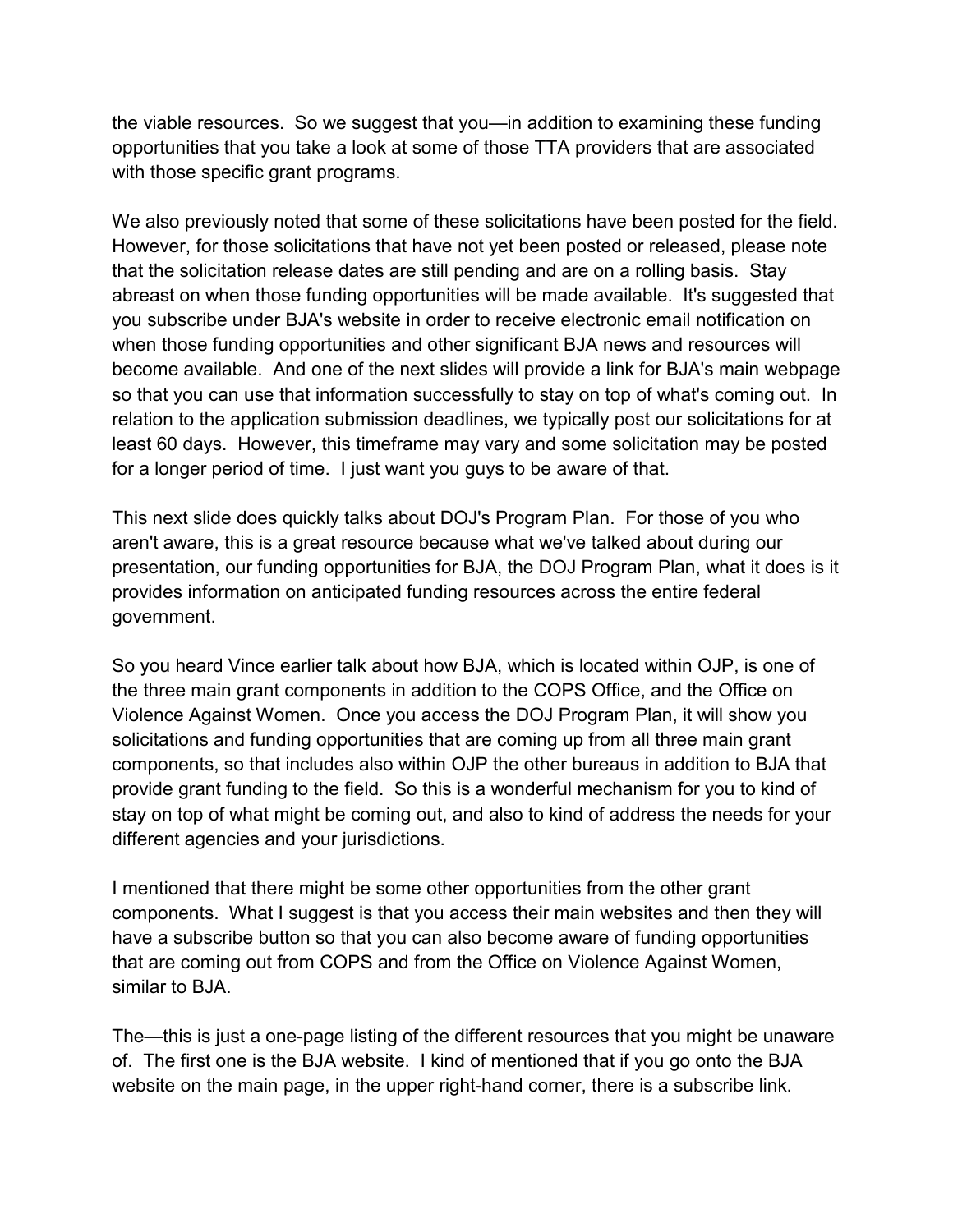What we suggest is that you go ahead and click on that. It's as simple as putting in your email address so that when these funding opportunities become available, you'll receive a email notification on not only that, but some other exciting resources and activity that BJA is engaged in. All that information will be provided to you electronically. The second link here, the OJP Grant Funding Resources page, this will enable you to go and access funding opportunities that are coming up from the other bureaus within OJP in addition to BJA.

The next link that you see there is Grants.gov. Now, Grants.gov is great because it provides funding information across the entire federal government, not just BJA or not just the Justice Department. For example, for our partners who are on the phone who are interested in corrections and or reentry, DOJ for a number of years through BJA and our sister agency, the Office of Juvenile Justice and Delinquency Prevention have administered Second Chance Act reentry and correctional funding opportunities. However, we've worked collaboratively with the—our partners at the Department of Labor and the Department of Health and Human Services for a number of years. And so if you're interested in reentry, for example, you can go on to Grants.gov. It will provide funding opportunities for these other federal agencies, such as Department of Labor, Department of Health and Human Services, they might be able to fit your needs outside of the Justice Department. Thereby, that enables you to not only utilize the resources from the Justice Department, but also from these other federal agencies in cope—in like a collectional effort to address all the needs to make your communities and your jurisdictions safer.

This JustGrants link here is there to help you modernize and improve the functionality of the Grants Management System. As you are aware—may be aware, JustGrants replaced OJP and OVW's current Grants Management System, GMS, which we used for a number of years, as well as the next generation system used by the COPS Office. JustGrants is streamlined into—in Grants Management System that provides applicants and grantees with improved user experience throughout key parts of the grants management life cycle. And JustGrants will continue to evolve and improve overtime moving forward and the DOJ will also continue to enhance the system's functionality to bring even more benefits to applicants, grant recipients, and DOJ personnel.

Lastly, these last two, the OJP Award data, this is a great resource tool for you to kind of go on to see, like, what funding is actually out there and the different jurisdictions across the country and within your area. And so there might be a lot of money that's out there that you're unaware of, especially in these key criminal justice topic areas that you might be involved in. And so that'll allow you to kind of see, like, where that money has gone to, and then that will enable you to kind of do some outreach, make some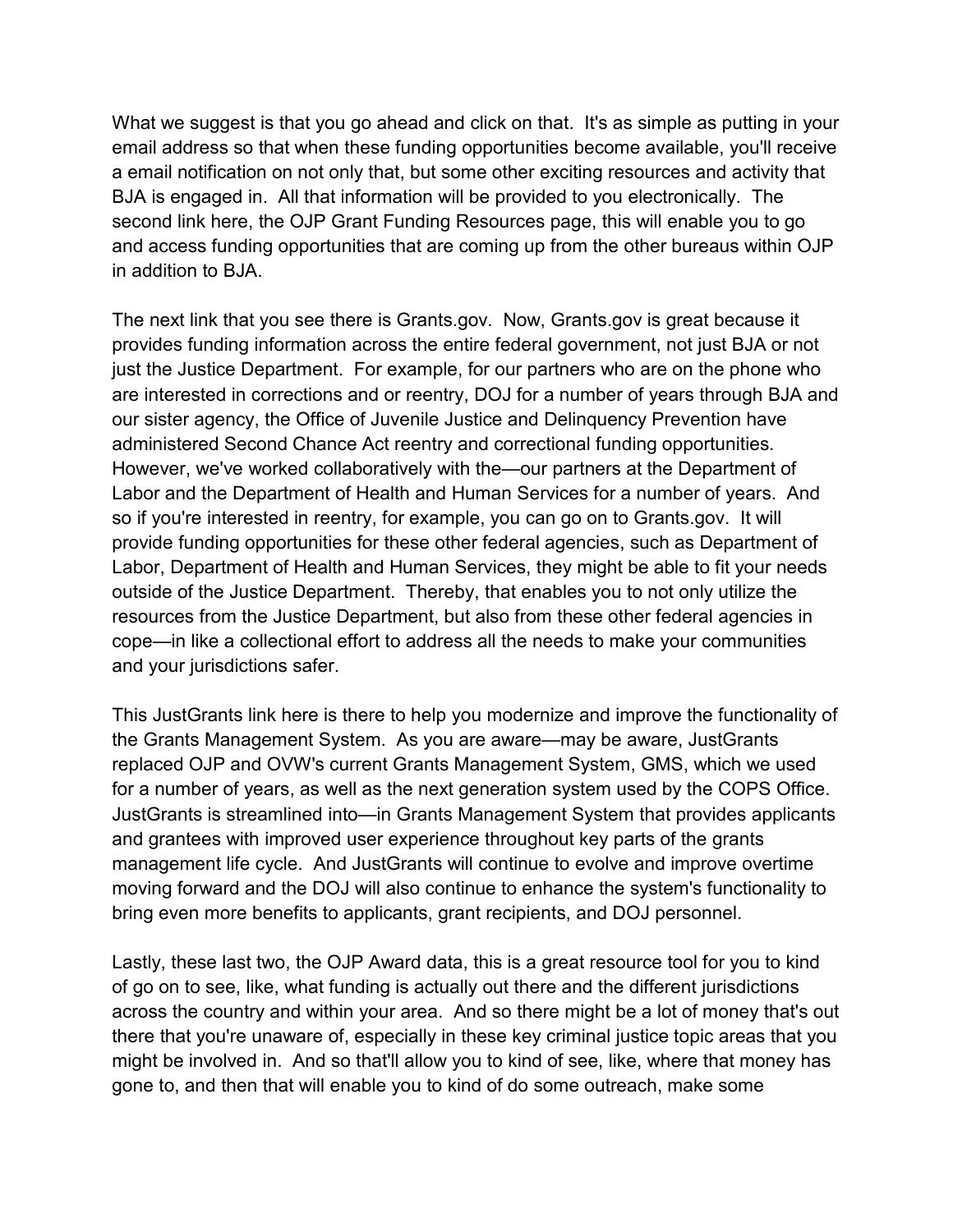connections, and establish some partnerships potentially with those groups so that you can kind of collectively address your needs in the future.

Lastly, CrimeSolutions.gov is a website-based clearinghouse of programs and practices that have been rated in terms of effective—effectiveness in addressing different criminal justice issues. So you can go and access the CrimeSolutions website and then you can, like, surf for different criminal justice areas whether it's re-entry or law enforcement, or what have you. And then you can look at some of these projects that have—that have occurred in these programs, and see how effective they have been with providing treatment and other different provisions to the community. And then that will maybe allow you to get some ideas for maybe using some of that information to answer your own jurisdictions and some of your own projects.

Lastly, this is a—this is a—just like a link aside really quickly I want to provide you. This is another resource that enables you to access previously recorded webinars. So for example, the webinar that we're doing right now will be archived on here if there's some from prior time periods that you're interested in, you can go on there and you can access those.

We mentioned that next—that because next Thursday, the 21st, is going to be like an additional webinar. Once that's concluded, you can go on there and listen to that recording and examine that transcript. Because—this is great because this allows not only you but then your colleagues who might not have been able to participate in the webinar while it was going live to actually go back and listen to that information.

This is my last slide and then I'm going to turn it over to my partners. But this is just a slide where we want to kind of encourage and thank you all for maybe volunteering to be peer reviewers. OJP and BJA are always looking for new peer reviewers to provide their expertise and help OJP expand its peer review database. So if you're interested, dust off your resume, take at a look at the information here, and provide that to the email address that you see on the screen. We want to thank you in advance if you're able to do so by helping us to routinely expand our database and use your expertise in evaluating our projects for funding. At this time, I'm going to turn it over to our host who will complete the presentation and then we will go from there and answers your questions. Thank you.

MARY JO GIOVACCHINI: Hi, everybody. There's just a couple more slides that we're going to go over before we get to the question and answer portion. As previously mentioned at the beginning of the webinar, there will be another BJA webinar next week on Thursday the 21st at 1:00 P.M. The title is "The Funding Process: First Steps to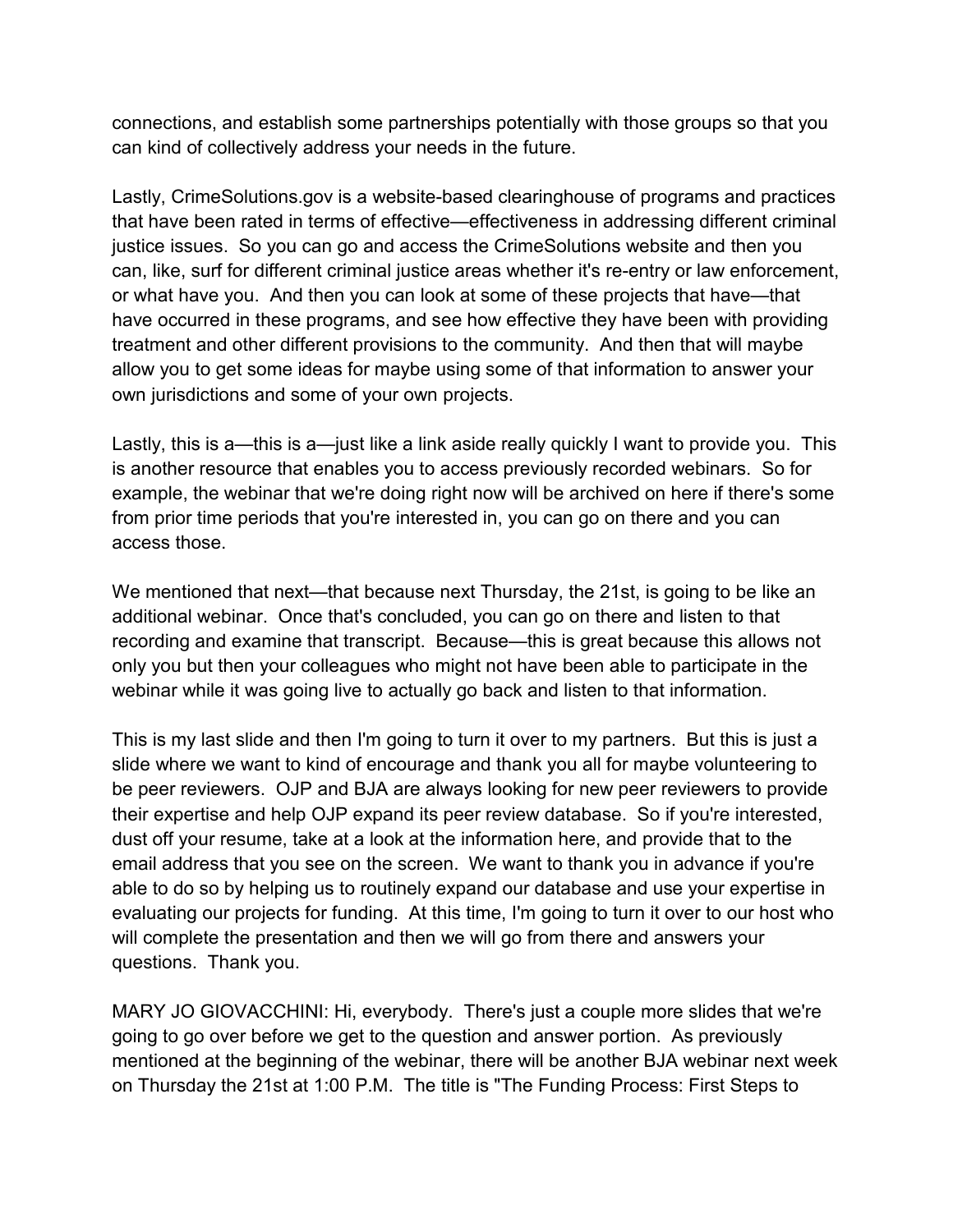Applying, How to Prepare Now, and Other Considerations." This webinar would be—is a great complement to the one that is currently going on and it's going to go over the necessary steps to apply, how to navigate Grants.gov, as well as the new JustGrants, and the differences between those two things. And they're actually going to walk through a little bit of the JustGrants process. You can register for this webinar by going to the BJA website, bja.ojp.gov, selecting the Events tab which is located at the top right-hand of the screen—your web—your website screen, and then clicking on Funding Webinars. It should be the second webinar listed, if you click on that then you can go to the registration page.

We obviously want you to stay to BJA, and a great way to do that is to sign up for the BJA emails. You can now text to subscribe. You can send a text message to 468-311, and insert your email address. Just please note that message and data rates may apply. BJA also has a presence on Facebook and Twitter. The URL is for those two items that are on listed on the slide that you are looking at right now. And, again, you can visit the BJA website to sign up for their funding—to look for funding opportunities, publications, and other initiatives.

If you have questions after today's webinar about—specifics about a solicitation, you can reach out to the Response Center. Their information is listed in many of the solicitations as a contact and you can email them at grants@ncjrs.gov. They also have a toll-free number, 800-851-3420, as well as a line for hearing impaired301-240-6310. The Response Center is open 10:00 A.M. to 6:00 P.M. Eastern Time Monday through Fridays and they are open later on the day a solicitation closes.

In addition, they also offer a weekly funding newsletter that I highly recommend that you subscribe to. As I mentioned, it's weekly. It comes out each Friday. It does announce all the new funding opportunities from BJA, as well as the other agencies within the Office of Justice Programs. It's a great way to stay on top of what is coming out when there are webinars such as this one, our webinar specific to a solicitation that will be occurring. To subscribe to that, you go to the NCJRS website, ncjrs.gov. You can go to the bottom—the center section that's talking about funding. And then at the bottom of that, you'll see Subscribe to Funding news from NCJRS. If you click on that, you can subscribe to that weekly newsletter.

So at this time, we are going to turn over the webinar and start answering the many, many questions that we have received from you all.

DARYL FOX: All right. Before we get into the actual questions asked within the portion, I will want to reiterate since we got this several times throughout and that is the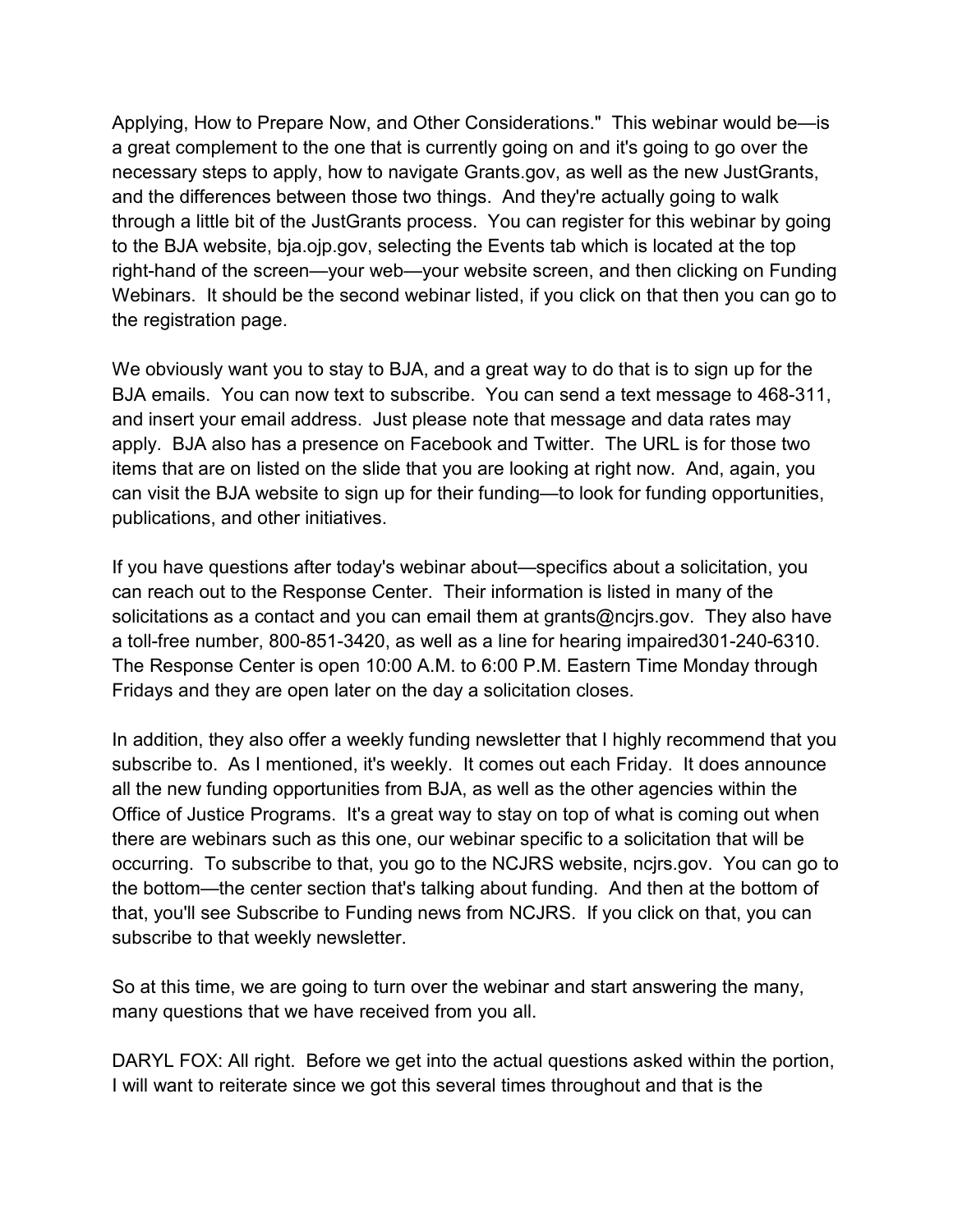recording, transcript, and PowerPoint for today's webinar will be posted to the BJA website at approximately 10 business days. So, certainly be on the lookout for that for a follow-up and for our cover purposes. So with that, we can just kind of go in order here as the questions came in, Vince, Thurston, just be mindful of your mute button of when you want to speak and we'll just kind of go into it now. So the first one is, "I cannot currently find the Adult Drug Court solicitation and drug JustGrants. Is that available or when will that be available?"

THURSTON BRYANT: Hi, this is Thurston, can you hear me?

DARYL FOX: Yes, we can.

THURSTON BRYANT: Okay. Hi, this is Thurston. What I would do is once you go to the main webpage of BJA, if you can't find it there, at the top of the main webpage of BJA, you'll see at the—at the top of the menu bar you'll see "Funding Opportunities." I can't think of the exact terminology because I don't have my screen open. But you'll see "Funding." If you click on that, there should be a link for "Current Funding" so that will tell you all the current full stations that have been posted. Once you go to those specific pages for that solicitation and you'll see, you know, like a—like a summary of the—of the solicitation but then also upload—I think download, that will provide you with an actual solicitation and instruction on how to get started. So if you can't find it through the other way that you're—that you're—that you just mentioned, go to the BJA website. As I said, main webpage for BJA funding opportunities, click "Current Funding" and then all the things that have been posted thus far are listed there. And don't forget, I would also—I also suggest that you subscribe to get that email notification as well. So like as we continue to roll out new programs and solicitations, the email blast will come out from our communications team to let you know that that funding opportunity is currently now available with the closing date as well.

DARYL FOX: Thank you. Next question. "Is there assistance for the application fees and then parenthesis, DUNS, D-U-N-S?"

THURSTON BRYANT: Yes, there should be. This is Thurston. What I would do is stay tuned to the webinar that we have next week on the 21st, which we'll actually get into details on how to apply under these various programs. So, that'll get into more in-depth discussion on, like, a step-by-step basis on how to apply which would include the DUNS number and all those source of parameters. You have to kind of go through those different steps. But that's, like, what I would suggest, to kind of tune in definitely for next Thursday for that. As part of that webinar, we'll have someone from our—one of our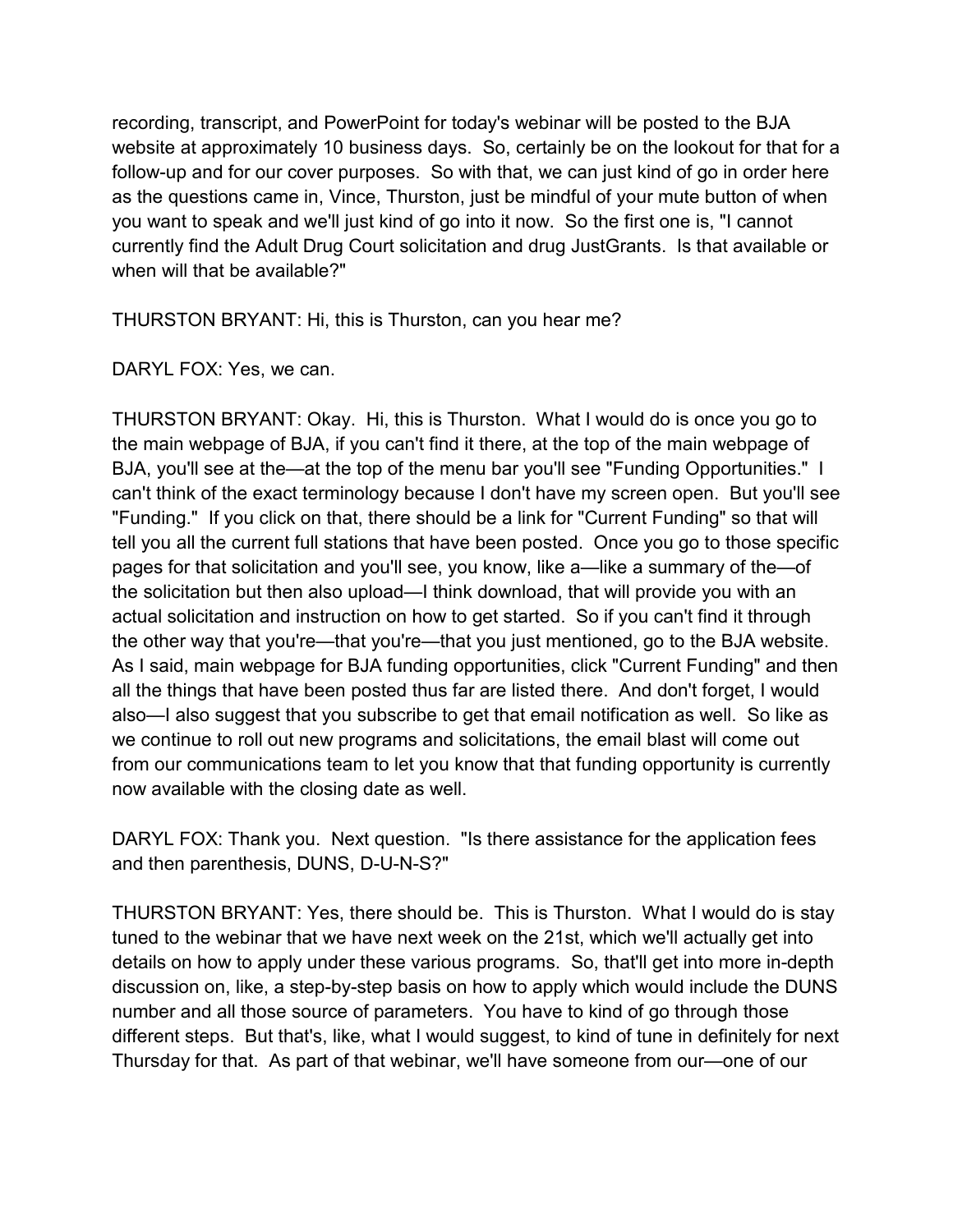offices who actually works on JustGrants as an expert so they'll be able to kind of answer some of those questions with more detail and they'll assist you.

DARYL FOX: Next question is, "Are police departments of private universities who have fully certified police officers working under the auspices and municipal police department eligible for direct funding and/or as subrecipients to the municipal police department? For example, body-worn cameras."

VINCE DAVENPORT: Sure, this is Vince, I'll be happy to answer that. So if you're a state accredited and a state certified police agency, law enforcement agency and you meet the state—your state's definition for that, in most cases you would be eligible just as any other police department in your state. And I just put that little caveat on there, in most cases, I would just—I would always defer to and refer you to a specific solicitation for the exact eligibility criteria. But in most cases, as long as you're recognized as a certified law enforcement agency by your state, that's good enough for us.

DARYL FOX: Next question is, "Can body-Worn Camera Program funds be used for video storage?"

VINCE DAVENPORT: So unfortunately at this time, I believe—well, first of all, the solicitation is not out yet. I know that in the past that storage has not been a covered cost under the Body-Worn Camera Program and I don't want to get ahead of the policy people who are actually working on the Body-Worn Camera solicitation that's going to be coming out soon. But as of last year, storage was not a covered cost. And we know that that's a real big issue and I know that Congress is aware of that as well. And so whether it's going to be addressed in the new solicitation or maybe in some future solicitation, that's still yet to be seen. But as of now the answer is, no.

DARYL FOX: Next question, "Are public universities eligible to apply for STOP School Violence Programs?"

VINCE DAVENPORT: That's actually a—that's actually a tricky question. So STOP School—so the STOP funding, the STOP Act really was aimed at K through 12 education and so I do know that under some circumstances that there are relationships between K through 12 school districts and institutions of higher learning, and sometimes that involves students that are actually physically on campus for example under certain circumstances. And so it generally—the answer I guess—the best answer I can give you is generally, no. However, I would, again, refer you to the solicitation once it's posted for specific eligibility criteria because there could conceivably be ways that that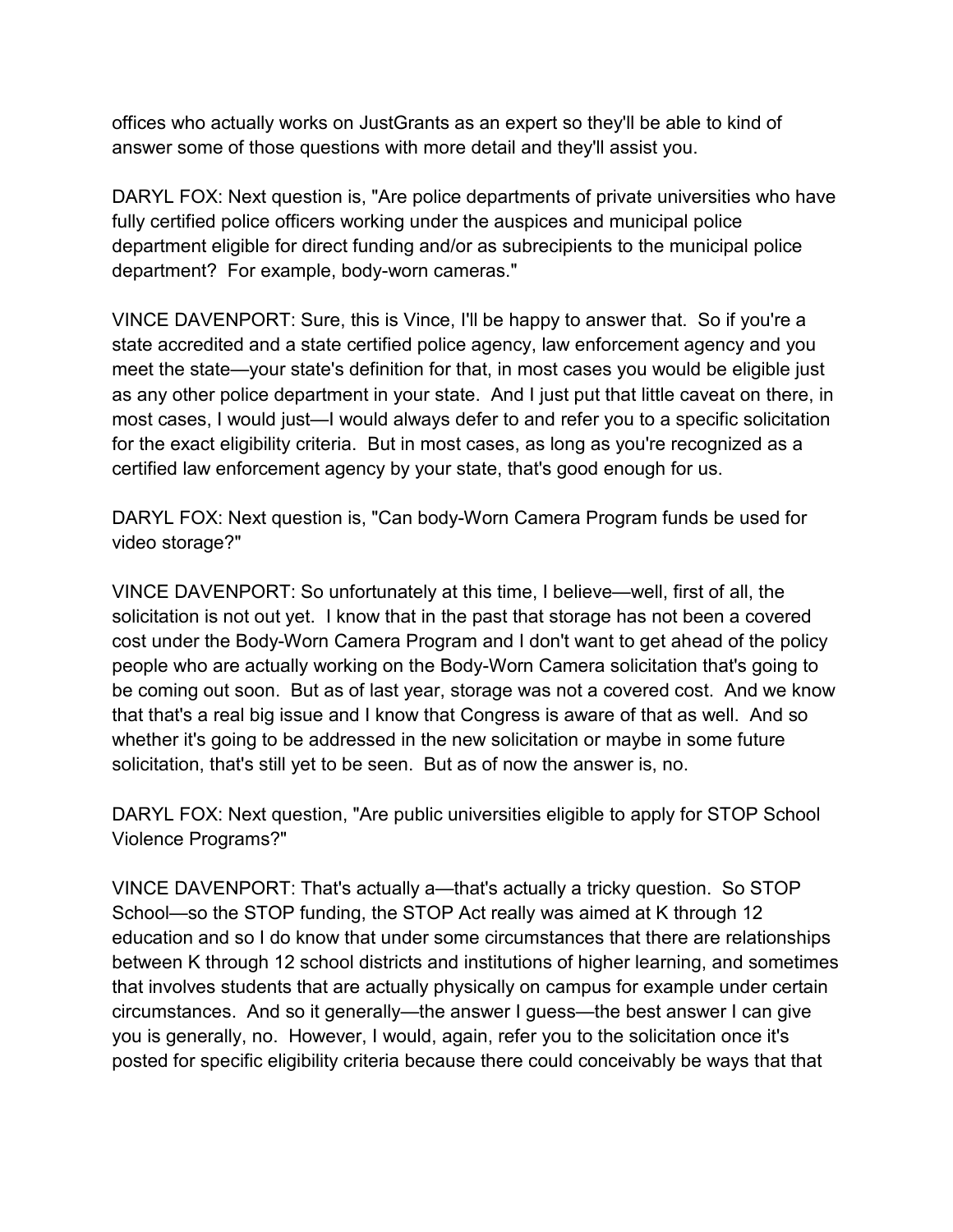could—where eligibility could be achieved. But again we'll just have to wait for the solicitation to come out.

DARYL FOX: And the next question which was answered within some of the slides. "Do you have an estimate on when these funding opportunities are going to be posted?"

VINCE DAVENPORT: I'll just say a word about that. So, you know, to subscribe to our information services, so you stay in touch with us, you know, you'll get regular emails and that, I know that there's an email that comes out I think once a week, talks about different programs, but I would really encourage you to check that every day. It's a really fluid time right now for solicitations, our policy teams and our program teams, everybody is, you know, working. It feels like day and night sometimes. But we're really working hard to get these solicitations out as quickly as possible. And, you know, truth is by the end of today, there could be additional solicitations that are—that become available that are not available at the start of this webinar. So I would just say, you know, Thurston we mentioned, the BJA website, if you just go to the BJA website, just the main website bja.ojp.gov, and you just go to—it's right smack dab in the middle of the screen at the top that says, "Fundings and Awards" and you can click on the current funding opportunities. I think at this time of year, just knowing how active this rolling process is right now if, you know, depending upon what you're looking for, I don't think it would hurt to check this every, you know, day or two or three to make sure that you don't get too far behind of what's available.

THURSTON BRYANT: Okay. And this is Thurston to piggyback off of what Vince said again. We keep mentioning to subscribe, subscribe, subscribe. I mean, Vince and myself, we're subscribed to the BJA electronic notification so whenever like a new solicitation is posted, we get that email that says, like you know, "New funding opportunities," et cetera. And so that is really a great mechanism in addition to what Vince mentioned just to kind of stay on top of the resources and the funding opportunities that BJA is putting out. Also, you know, you just want to check, too, as a precaution to make sure like, you know, that that stuff doesn't go into your spam folder or what have you, but I think between those two things, I think that's a great way to stay connected with BJA's funding opportunities for this year.

DARYL FOX: The next question, "Are all of the grant programs being discussed available now or is this a list of known or expected programs to be available?"

VINCE DAVENPORT: So the—so the list that we covered today, these are programs that we anticipate having available this year. These are program that says some of them have already posted, some of them have already hit the streets, so to speak, and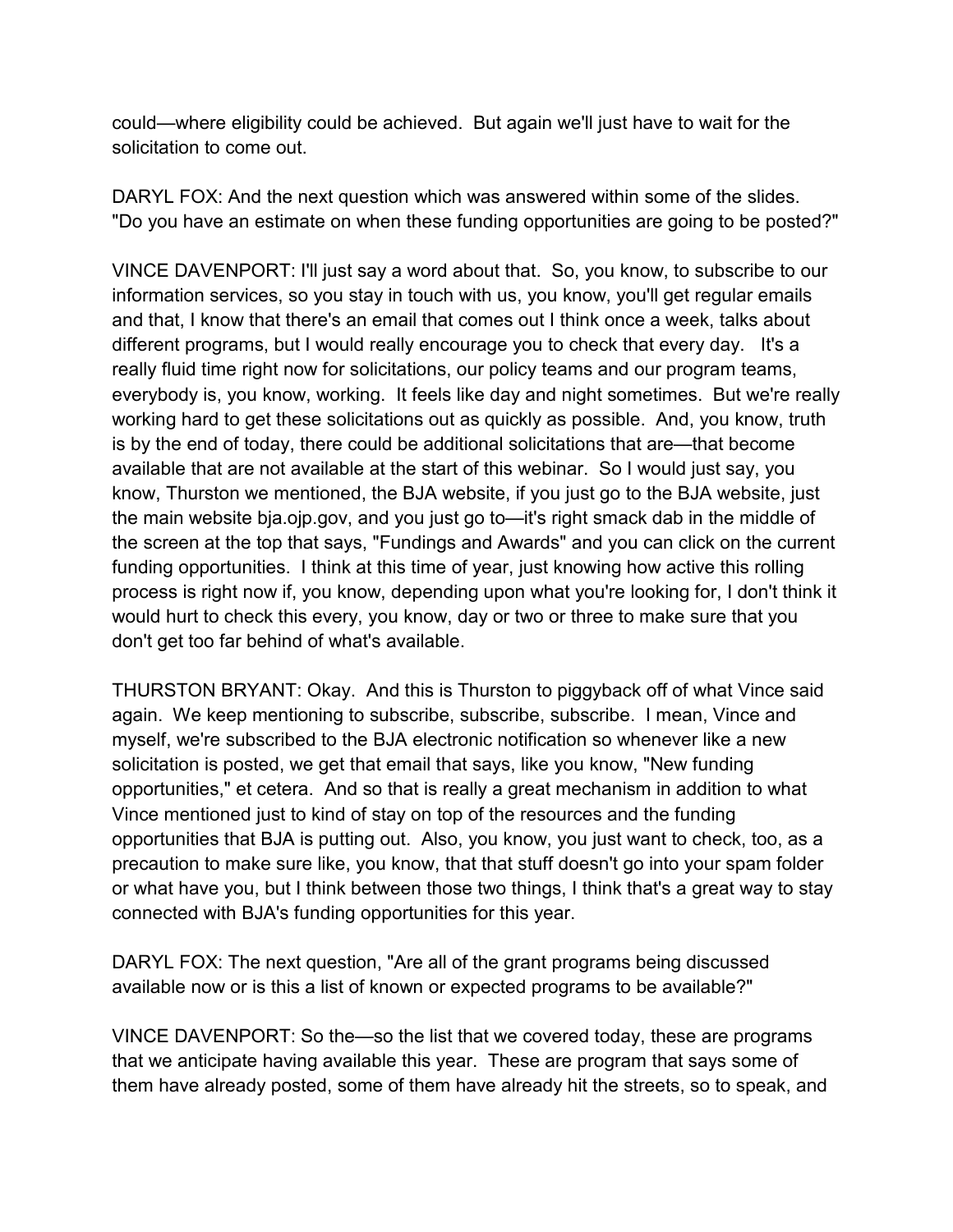are available for applications right now. But every program that we talked about today is a program that we anticipate we will offer soon this year. And so, you know, that could change obviously. We're in the midst of changing administrations in Washington DC, as everybody knows. And so, you know, as things stand today, this is the—this is the block of programs that are scheduled to be released this year. But, again stay, tuned, stay in touch and stay informed and you'll—we'll let you know if there are any changes.

DARYL FOX: "Can you share the average grant amount and number of awards for the COSSAP Program, Comprehensive Opioid, Stimulant, and Substance Abuse Sitebased Program?"

VINCE DAVENPORT: I can tell you what we did last year, so last year, I think we funded a hundred and ten sites. I think 10 of those were states, those were approximately \$3,000,000 apiece and then we funded another hundred or so, I think it's a little more than a hundred sites and the average award amount, it's actually really—it's a really high amount. You know, maybe it's between \$500,000 and \$1,000,000. So those are really—typically those tend to be pretty big awards and, you know, because that's a big pool of money, you know, the odds of getting those awards is actually pretty good. Some of these programs are highly, highly competitive where there's just a small number of awards that are made. But COSSAP is one of those that because of the tremendous need that we all know about across the country and substance abuse, it's one where we do make quite a bit of awards. And so if it's something that's important to you, it's on your radar and it's something you want to be involved in, definitely keep your eyes open for that solicitation when it comes out and apply.

THURSTON BRYANT: Yeah, this is Thurston. One other thing I want to add is we kind of mentioned throughout the presentation that most of these programs that we discussed have a TTA provider component to them. And so that might be a National Resource Center as such. For COSSAP, there is—there's a similar one. I think if you just Google BJA, COSSAP, TTA Resource Center, there—there's—there'll be a link, you'll see our logo once you access that website. But there will be information on that website about the—about the—some of the funding over the years and some of the available resources to the field. So, those sorts of things, the TTA provider websites and things of that nature, they're great because it's not only information for the grantee, but there's also some information, some lessons learned on there that we mentioned for all of you as well. And so for COSSAP, like I said, I think if you just Google BJA, COSSAP, TTA Resource Center, I think there will be a link and you'll see our logo on that website. A lot of information on there.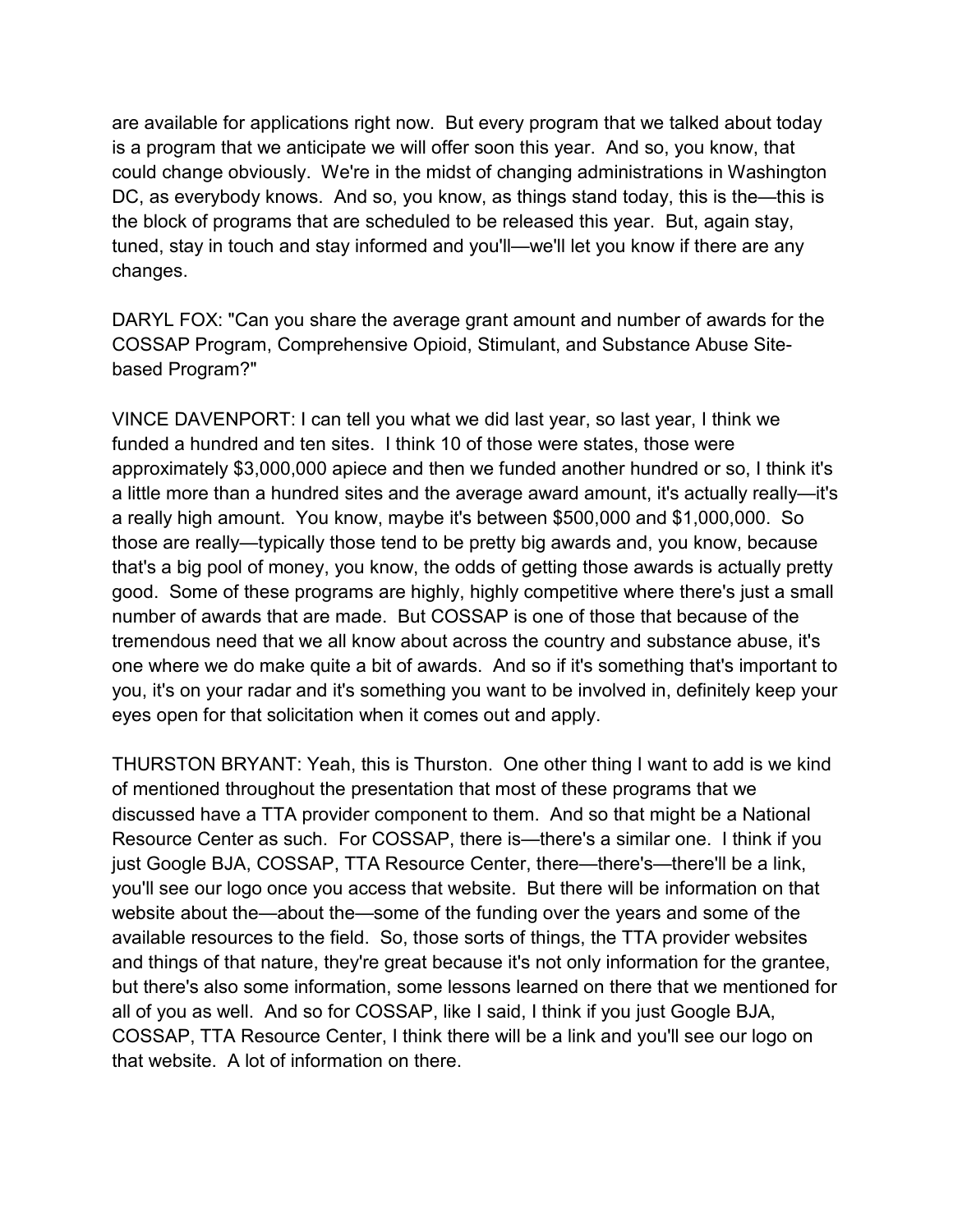DARYL FOX: And the next question was addressed a little bit earlier, but, "So if the Prosecution Grant was released yesterday, can we expect more solicitations to come out in the near future, say next week?"

THURSTON BRYANT: Yes.

DARYL FOX: Next question is, "Is CTAS going to be released this year?"

VINCE DAVENPORT: The—there—we fully expect it to be released, I'm not sure. I know that the timeline with CTAS—and I saw that question when it came in, I know that the—it's typically opened by now this time of year on the, you know, on the annual grant-making cycle. But it's—we fully expect it to be released and it could be sooner rather than later. But again I just—we're—everything again is kind of in flux right now. But I do think you could certainly I would say pretty much count on the fact that that is going to be released.

THURSTON BRYANT: Right, exactly. Plus with CTAS, you know, BJA works in conjunction with some of the other federal agencies as well. So, that solicitation is not simply as simple as BJA putting it out, it's more like a collaborative effort. So yes, we anticipate putting that out.

VINCE DAVENPORT: "We're a provider of SCD and mental health programs for courts and reentry to reduce crime our telehealth and these are use of artificial intelligence. We work with communities in courts as the applicant on many of these opportunities and are there any available for small businesses to apply directly?"

THURSTON BRYANT: So I'm not aware—I'm not aware of programs that are—where a business, you know, provider of some, you know, for-profit service or whatever could apply directly. Again, I would just, you know, I would always refer questions like that to specific solicitations where the eligibility criteria is laid out with very clear specificity.

VINCE DAVENPORT: Yeah. The other thing, too, is I mentioned the one reentry question solicitation that we're going to put out, which is for nonprofits, because typically these are for states and local units of government and also for tribes, but that one's for nonprofits, and when I kind of talked about that, when I kind of mentioned that, even though the nonprofit organization might not be able to apply for these other ones directly, they could still be a sub-grantee, you know, like if the state or the locality actually applied, they could be a sub-grantee, same thing in the—in this situation, that could be a possibility. And then I also mentioned for some of the corrections and reentry work to look outside of DOJ because there are other federal agencies that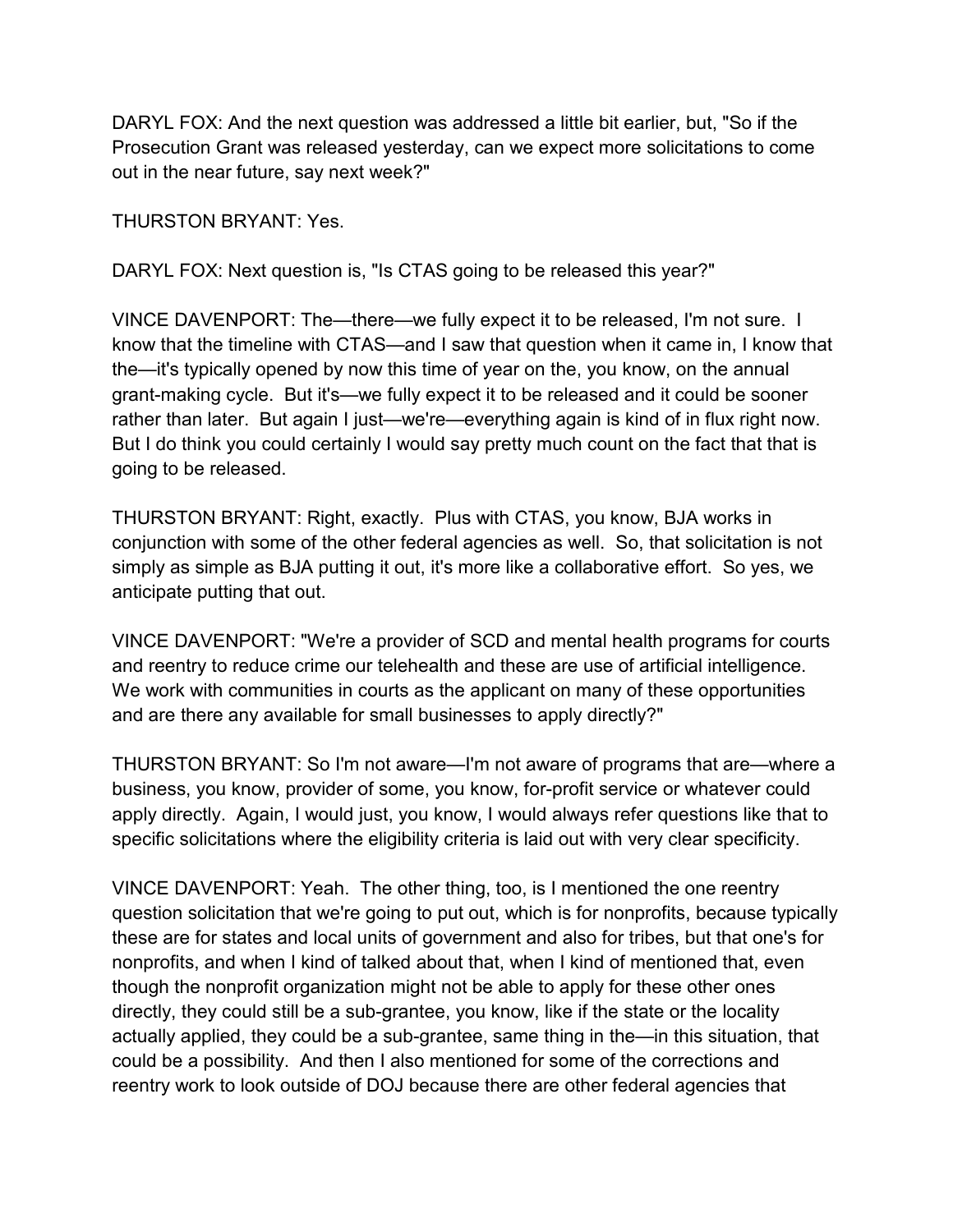provide grant funding to that specific purpose area, I mentioned the Department Of Labor, Health, and Human Services. For example, the Department of Labor, they will have solicitations for nonprofits or FBCO, Faith-Based Community Organizations, and so I would, you know, check on Grants.gov to see like if there's something outside of DOJ or outside of what we administer to, like, if there's something that fits your needs but then perhaps as a sub-grantee, you'll be able to maybe receive funding and help to provide treatment services in that realm versus receiving it directly.

DARYL FOX: Next question, "Does your organization need to have an ORI number to apply? If so, how do you obtain such a number?"

THURSTON BRYANT: This is Thurston. I'm unsure. That's a question that I would definitely tune in for next week when we talk about how to apply. I think that's something that could be definitely answered, I don't want to say definitely, but I think that's something that would fall along the lines of the subject area for next week's webinar on how to apply and some of the specific steps for that, but I don't—I don't—I don't have that answer directly. I'm not sure.

VINCE DAVENPORT: Yeah, this is Vince. I know that at one point, I know the COPS Office, and there may be other DOJ components that required an ORI number, but that's really, I think, changing and so Thurston's answer is spot on, definitely tune in next week and we can be sure to address that.

DARYL FOX: Back to the COSSAP Program, "Are they accepting applications from 501(c)(3) nonprofits along with the Justice and Mental Health Collaboration Program?"

VINCE DAVENPORT: So the primary—the primary recipients and eligible applicants are states, tribes, and units of local government for those programs. However, it's very common for other entities that are not states, tribes, and local governments to be subgrantees and subawardees. And so again, it is really is a case by case, but in most cases, you have to be, especially for COSSAP for example, you have to be a state, tribe, or a government to apply.

DARYL FOX: And this was addressed generally, but worth just reiterating for the moment. "Where exactly can I find the application for the Body-Worn Camera Program and also is there a due date?"

VINCE DAVENPORT: Yeah, it's just—it's just not—it's not out yet. Again, if you just subscribe to the information services that we offer, you'll get a notice as soon as it's released or you could just check our website as often as you want, right smack dab in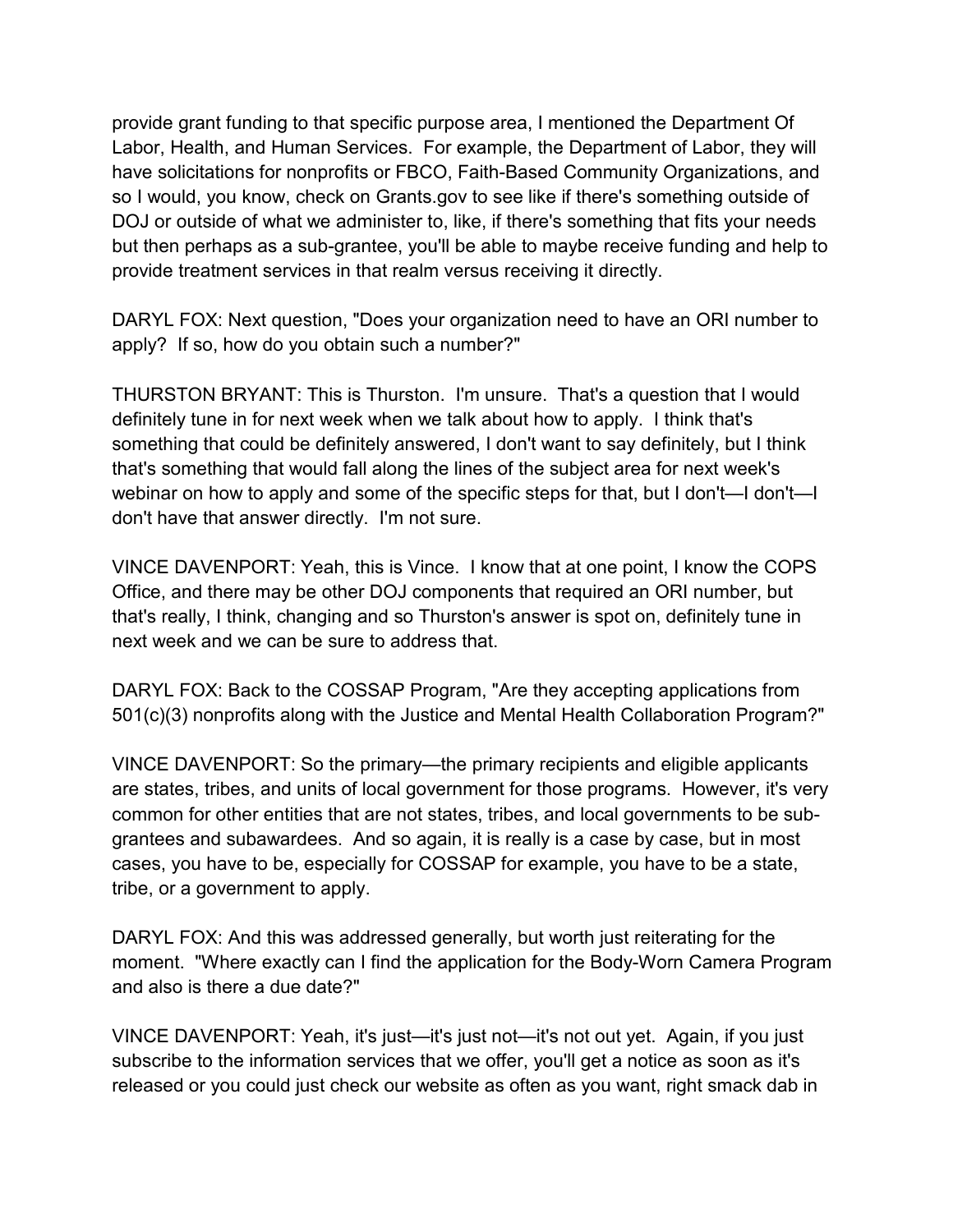the middle of the page at the top where it talks about funding opportunities, but it's—we expect it to be released sometime soon, but I just—we just don't have a specific date right now.

DARYL FOX: "Are there any related programs to develop and implement an ALPR capacity along with a different question, similar—along with hiring addition officers?"

VINCE DAVENPORT: So I don't know what ALRP capacity is and so I apologize and I'll turn—I'll kind of toss it back to Thurston in a second. But with regard to hiring officers, you know, one of the—there are several of our programs that do allow for hiring of new personnel for specific purposes because there's with, you know, with the solicitation but really the best source for that is the COPS Office. The COPS Office has the COPS Hiring Program and they—the COPS Hiring Program typically provides for seventy-five percent of salary and benefits over a three-year period for new hires. So, I would definitely check the COPS Office. That's really the best source of funding for that.

THURSTON BRYANT: And also in regards to that, like we kind of mentioned, I think earlier with the presentation, go to the COPS Office website, you could subscribe to receive like an email—like electronic notification on forthcoming funding opportunities from them and then also the other—the third main grant component under the Justice Department, the Office on Violence Against Women, we suggest you do that for both of those COPS and OVW just so you can, you know, if there's any information coming out without those criminal justice spectrum that kind of fits your needs.

VINCE DAVENPORT: Can I—I want to clarify. On the hiring piece, there is another really important program that I just overlooked that will provide funding for hiring and that's the JAG Program, so the Justice Assistance Grant Program. And truthfully, the JAG Program is one of those—is probably the primary program where personnel are funded. And so definitely check the JAG Program as well.

DARYL FOX: On that note on JAG, "Can nonprofit 501(c)(3) agencies apply for JAG?"

VINCE DAVENPORT: JAG funding is—typically JAG funding is only available to states, tribes, and units of local government, but again there are situations where, you know, sub-grantees or subawardees could be involved but not directly.

THURSTON BRYANT: And as a quick follow-up with Vince, we suggest you go onto our website if you go BJA JAG, we have a website for our JAG Program, you can go and look at the funding that has been provided from, like, the last several years at the state level so, you know, there's a state—there's a JAG state formula amount and then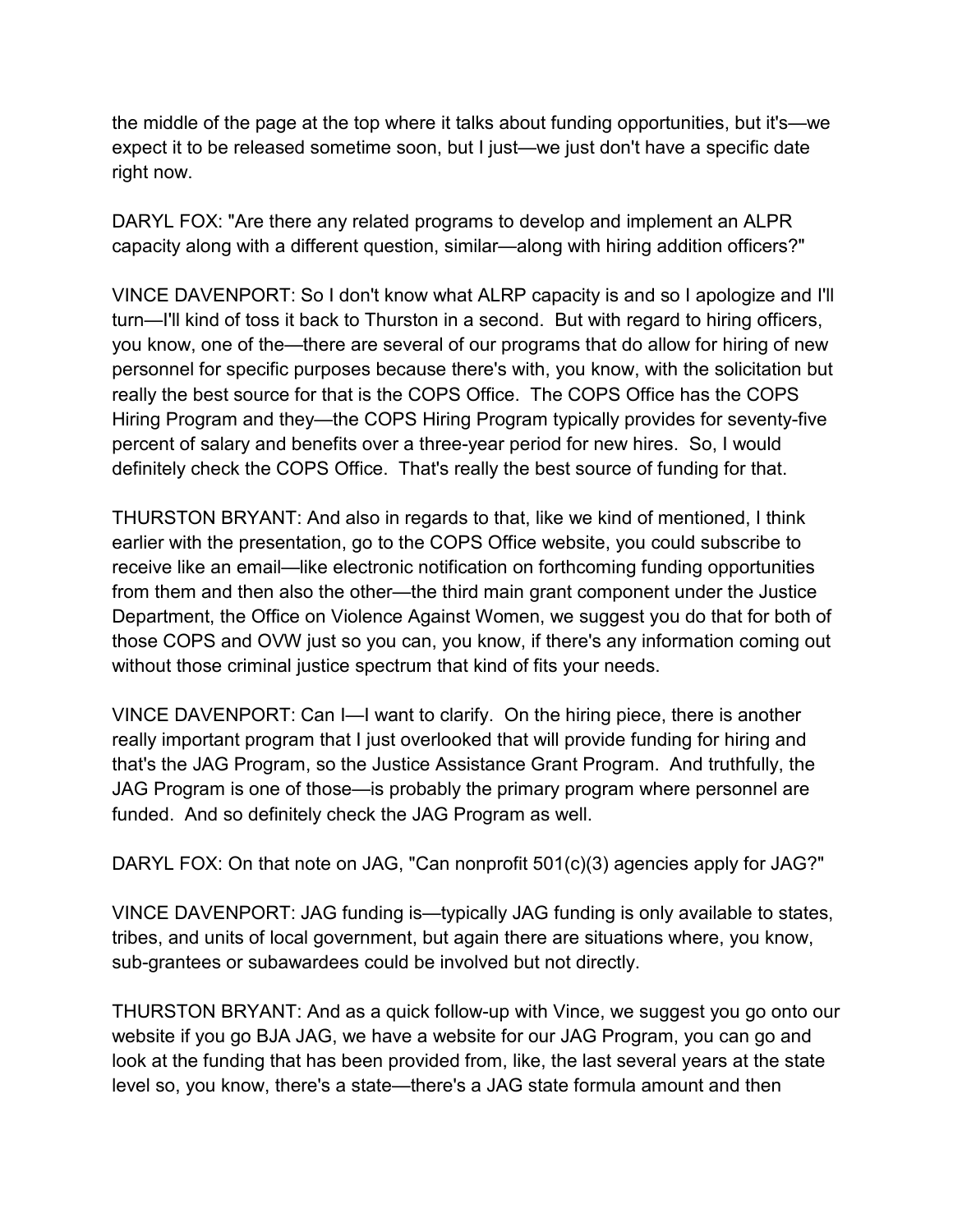there's a JAG local amount as well. You can go on the website, you can pull up what money went to the SAA for Virginia from last year and then you can also—there's like a chart that shows the individual locality amounts that were dispersed to those different entities for the locality piece. It's like, you know, for example, it could be like Fairfax, you know, Fairfax, Virginia and they'll say like, you know, \$30,000 or what have you. And it'll tell you the money that went to what specific entity. So you can maybe try to outreach and partner with those groups as well.

VINCE DAVENPORT: And this is Vince. I want to—I know we're getting close to the time here, but there are a couple of little pieces I kind of want to close the loop on. One, if an ALPR was referring to license plate readers, ALPR's, then we do have a couple different programs that would support the purchase of that and one would be the Smart Policing, the Strategies for Policing Innovation or JAG Program as well, and you know, for questions about what's allowable and whether those could be funded, one of the best source of information really is your state and then assurance agency so just contact the—your SAA and ask those same questions. And I did confirm that we do not require an ORI number for our funding.

DARYL FOX: "Has the number of awards increased from 55 for the Adult Drug Court Grant?"

THURSTON BRYANT: I'm sorry, what's that number again? What was the question? I'm sorry.

DARYL FOX: "Has the number of awards increased from 55 for the Adult Drug Court Grant?"

THURSTON BRYANT: This is Thurston. I'm not certain off the top of my head. Well, I'm sure we have that information online in terms of what we awarded last year for example and then what is anticipated for this year. So I would suggest examining that to see like, you know, if there is like a, you know, if there's going to—if there's like an increase from what we've put out last year and then compare it to this year. And then keep in mind, the number that we put on the slides for this year is just—is an estimate but it's a—it's a—it's accurate as we—as we know right now.

DARYL FOX: "With the Tribal Civil and Criminal Legal Assistance Program, is the authorizing agency OJC or the tribe who completes the application?"

THURSTON BRYANT: This is for TICUA?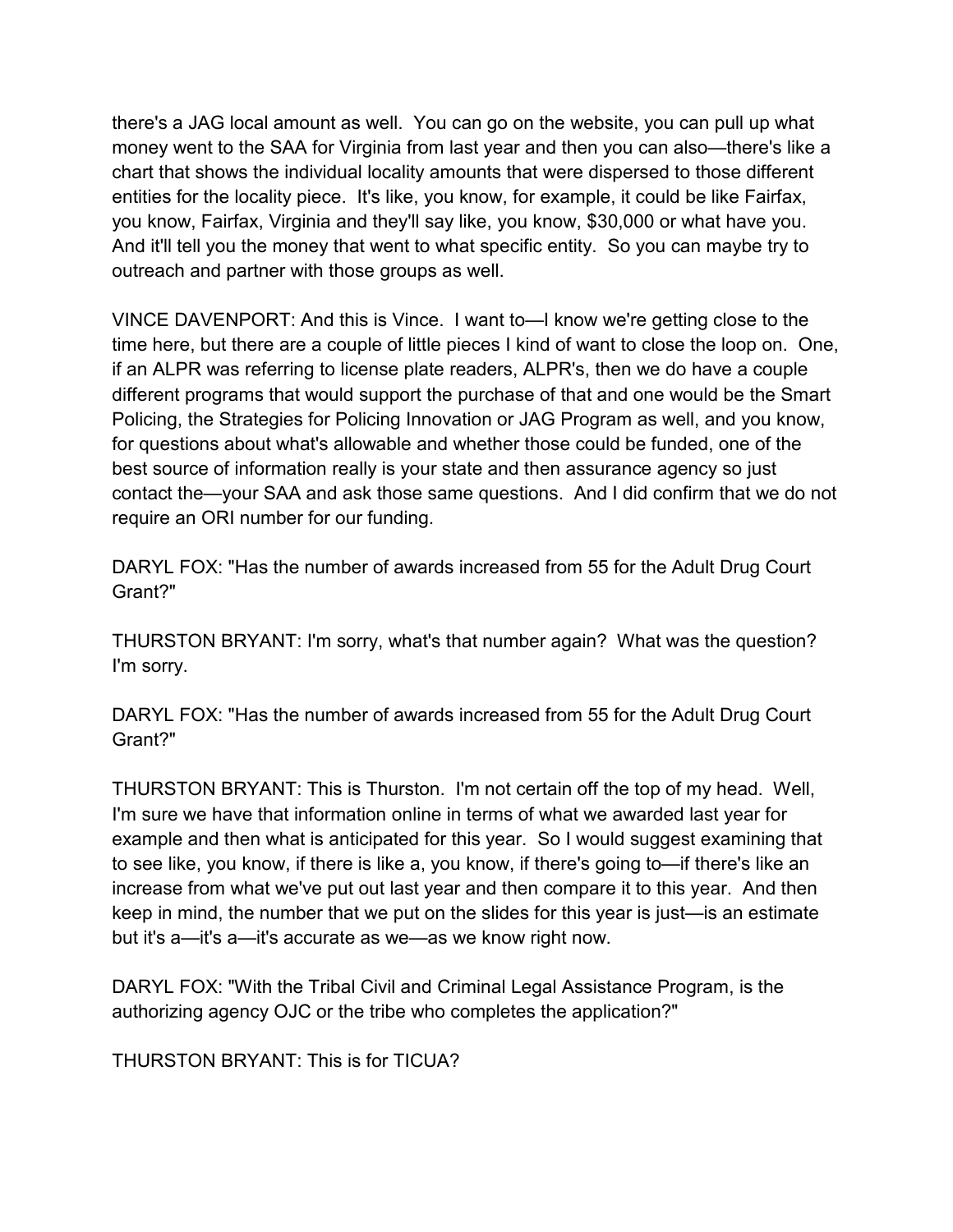DARYL FOX: Tribal Civil and Criminal Legal Assistance Program.

VINCE DAVENPORT: Yeah, I'm not sure about that. Usually, I think it's a nonprofit and I think that's really a training in Technical Assistance Program so that wouldn't be, you know, an award per se, like a site-based award, but that's—those are Training and Technical Assistance Programs and typically they're nonprofits.

THURSTON BRYANT: Yeah. The other thing, too, for TICUA is that that solicitation is posted and so I suggest accessing that, like, you know, like we've mentioned a couple times, you can go into the BJA main webpage and look under "Current Funding Opportunities," there will be a link for TICUA. And then once you actually go to solicitation, the eligibility will be like on the first couple of pages. It's usually like on the first page of the solicitation, but that'll have some more detail for that.

DARYL FOX: Vincent, Thurston, we're a little past the ending time. I wanted to just kind of put it out to see if you wanted to keep answering a few more questions that were in or if we could address those extracting to the website and to the chat features.

VINCE DAVENPORT: Well, I want to be—I want to be as helpful as we can. I still see where we have over—we have several hundred people that are still on the call. So, let's just go maybe another five minutes if that works for Thurston.

THURSTON BRYANT: Yeah, I'm good. Sounds great. Here to help.

DARYL FOX: The next—the next question, "Will solicitation on research and development and forensic science for criminal justice purposes be open this year?"

THURSTON BRYANT: Repeat that. You said solicitation on research and—was it research on forensics?

DARYL FOX: It's the research and development in forensic science for criminal justice purposes.

THURSTON BRYANT: Yeah, if it's a research, the forensic programs that BJA is going to administer were the ones that we presented on. If it's research-related, it's going to be through the National Institute of Justice, which is one of our sister agencies within OJP. So, I would get linked in with them and to see if that's something that they're going to put out this year, but if it's a, you know, like I said, the specific of forensic science programs that BJA is going to administer, those were on the slides. If it's research-related, it's going to be through NIJ, probably through, you know, either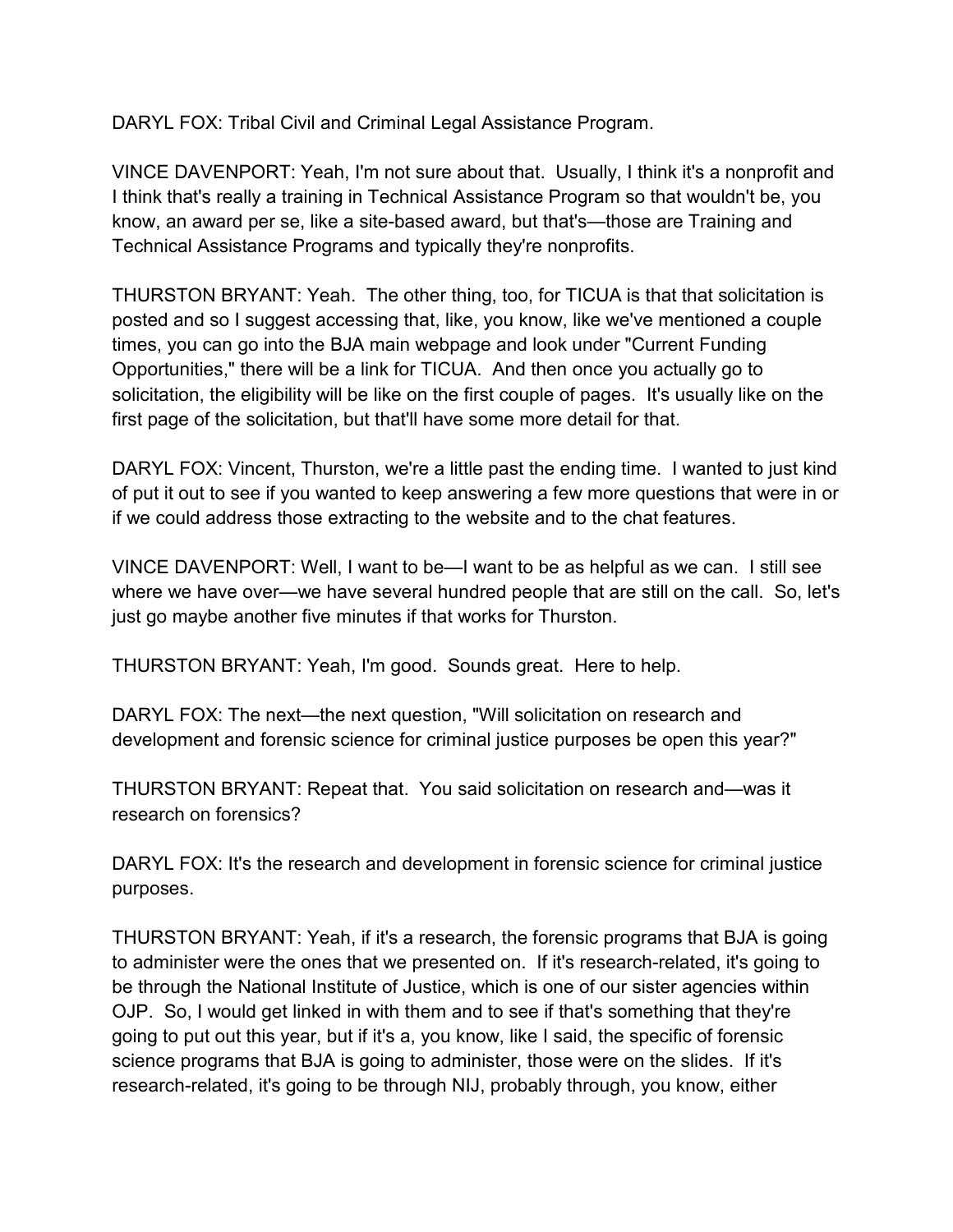through their Office of Research and Evaluation or through their Investigative and Forensic Sciences Office. So I will check with NIJ. You just Google National Institute of Justice and then they'll have information on their website in terms of being subscribed, receive information about what's forthcoming. But forensic research solicitation wouldn't be one that BJA would administer.

MARY JO GIOVACCHINI: Thurston, this is actually Mary Jo. I can answer that. That is supposed to post we're not—we don't have a firm date on that one, but it is anticipated that it will be posted. And that will be through NIJ as Thurston had mentioned.

DARYL FOX: The next question. "Are we eligible to apply for any other JAG funds if we receive them locally under the formula and are eligible under our state agencies allocation?"

VINCE DAVENPORT: So, you know, with all things JAG, especially when you start talking about applying directly and then participating in formula programs at the same level, really—every state really kind of does things differently. And so I think it's incumbent on—it's incumbent to really have that conversation with your SAA just to make sure that nothing slip through the cracks and that you're taking full advantage of what's available, either through the formula program offered by the state or in addition to any direct JAG funding that an agency will be eligible for as well, but it really is a—it really is a state's issue and that's why it's so important to have that relationship with the SAA.

DARYL FOX: Next question. "We lost a large piece of our funding for our domestic violence officer due to COVID. Are there any emergency funding sources we might be able to tap into? We are very rural and don't have many options."

VINCE DAVENPORT: Hmm. Well, you know, if it's personnel again, you know, JAG is always an option there. I'm sure that there are other federal agencies that may have some assistance there. I think it's important to note, and I'll just take the occasion with this question to note that one of the top priorities for the Department of Justice this year really has been trying to respond to the needs of smaller agencies, in particular in rural law enforcement. And so I know that that's a priority not just for the Department of Justice, but I think government-wise. So, you know, other than JAG and depending upon what the role and function of that officer was, perhaps the COPS Office for Officer Hiring Program, but I would also explore Grants.gov for other federal opportunities that might kind of fill that need. And there's also the Coronavirus Emergency Supplement Award, and that is something that the SAA could absolutely assist with. So that could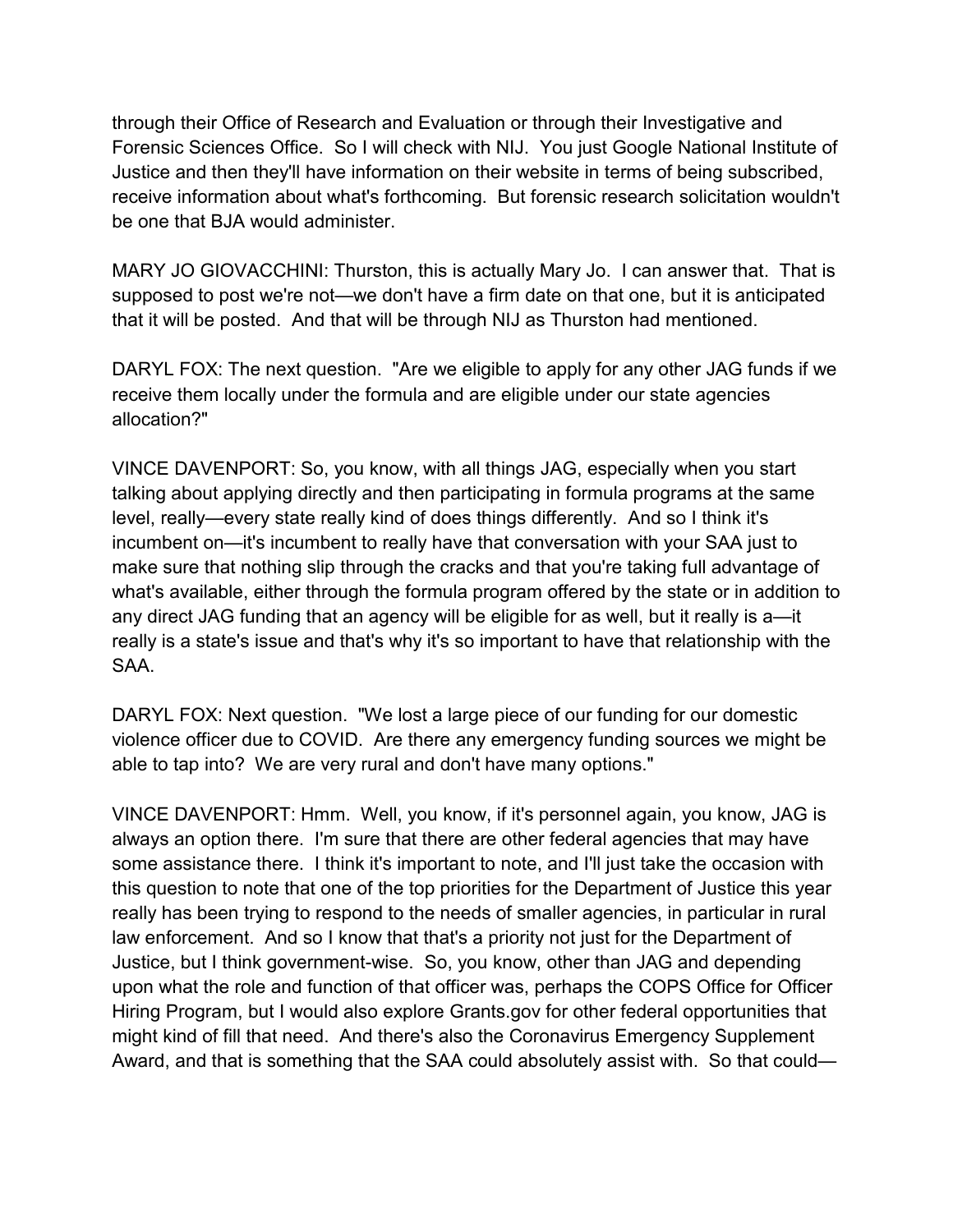that particular need could be met by the SAA through The Coronavirus Emergency Supplement Award.

DARYL FOX: Was…

THURSTON BRYANT: And—real quickly, we've talked about JAG a couple of times throughout the questions, just wanted to make folks aware that later in the chat that Brenda Worthington, who's one of our Leadership Staff Members at BJA, Brenda is one of our well-versed in the JAG Program with her office having to manage that. She has posted the link for the BJA JAG Program in the chat box. And so we've mentioned taking a look at that link. We highly suggest you click on that link and then there will be a lot of information on there in terms of, like, funding that has been allocated at the state and local level across the United States, as well like allowable expenses and things of that nature. So make sure you check out the chat section to access the link for our JAG Program. Thanks, Brenda, if you're still on the line. Thanks, appreciate it.

DARYL FOX: "Was PSN mentioned as one of the grant programs that will continue?"

VINCE DAVENPORT: Yes.

DARYL FOX: Go through a couple more here. "Will there be a webinar for the Byrne Criminal Justice Innovation Program?"

THURSTON BRYANT: This is Thurston…

VINCE DAVENPORT: That's a good question. Go ahead, Thurston, please. Yes, I actually…

THURSTON BRYANT: I can say…

VINCE DAVENPORT: I just confirmed the answer is yes.

THURSTON BRYANT: Okay. I was going to say that what we typically do is like, you know, we're kind of talking broadly about programs across BJA. We're not getting into much detail. Typically what we have done over the years is, and Vince confirmed this, is that for our specific programs, when we do really—yeah, solicitation, our staff members who managed that portfolio or those programs will have a specific webinar for that specific program so Vince just confirmed that there will be one for that program, but like for example we might do that with forensics like, you know, once our programs are released, we would have a webinar for the field to talk about that specific program and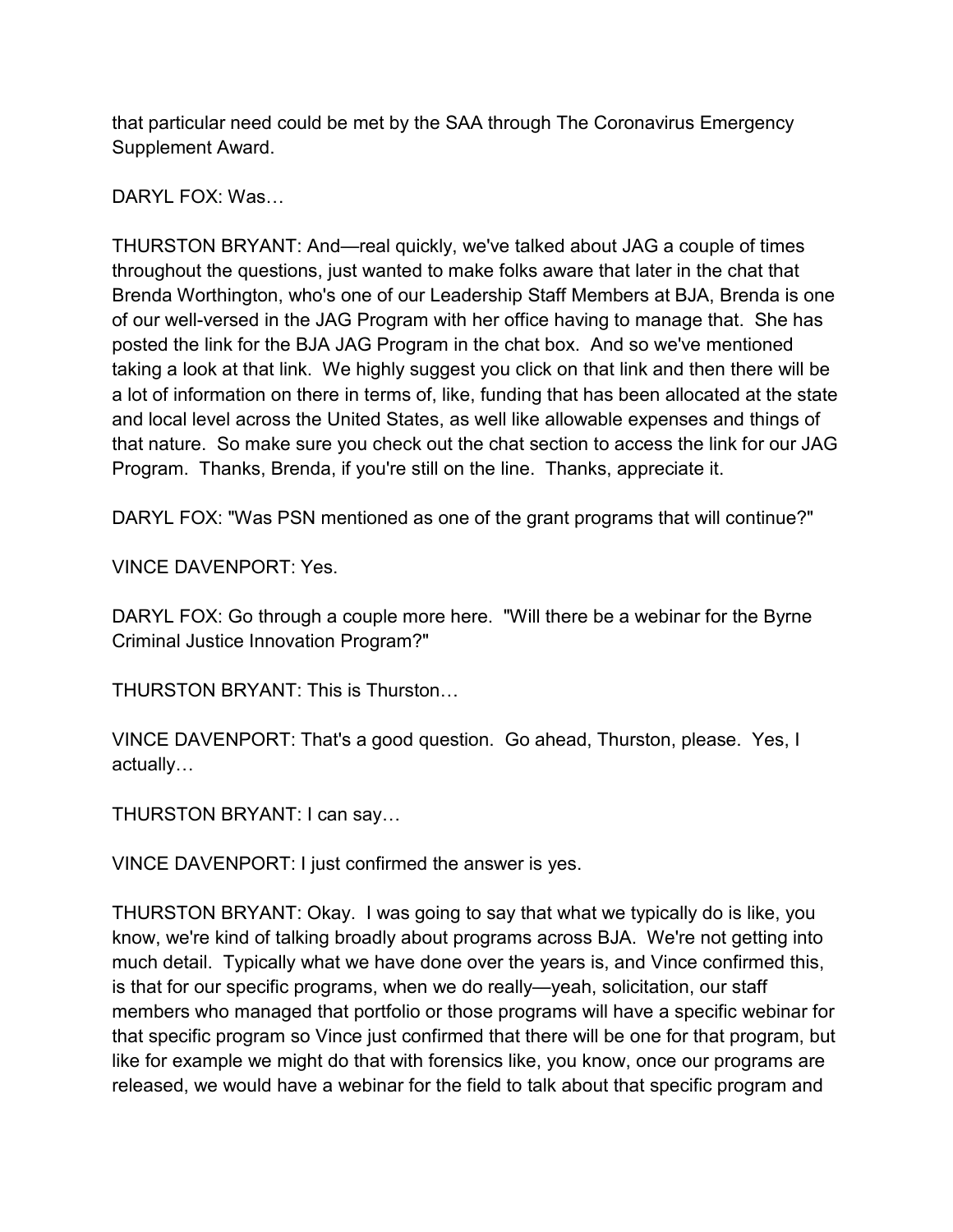to answer questions from the field for those folks who are interested in that. So Vince confirmed that the answer is yes and so you might see that with some of the other programs as they become available.

DARYL FOX: "Are there any grants to purchase vehicles?"

THURSTON BRYANT: Yes. I mean, JAG if you—if you—if you—actually if you look at the JAG Program, but there are certain criteria and specifications for that. Go ahead, Vince.

VINCE DAVENPORT: No. No. I was going to say at the risk of sounding like a broken record, I was just going to bring up JAG again as a possibility.

THURSTON BRYANT: But make sure you look at the link that we—that Brenda had provided through Vince and within the chat because there are some—there might be some requirements for what types of vehicles those are.

DARYL FOX: "Are there any grants available for working with families of law enforcement officers who died by suicide? We're similar to the concerns of police survivors group.?"

VINCE DAVENPORT: So one of the things that—so grants, you know, that's kind of a specific question. I'm not exactly sure how to answer that other than to say that the BJA, we do have a very active role and a big footprint in this space in terms of supporting officers and helping kind of mitigate the impacts of stress on not only the officers but their families as well. We work very closely with some of our National Stakeholder Organizations like IACP, International Association of Chiefs of Police, on suicide awareness, suicide prevention programs. But I'm not aware of specific grants for the circumstances that were described.

THURSTON BRYANT: Yeah, this is Thurston. I'm not as well. I was wondering and I'm not an expert, I don't know for sure, you might want to check with the Office for Victims of Crime, OVC, which is one of our partner agencies within the Office of Justice Programs. You might want to take a look to see, like, if they have any resources or specific grant opportunities for something like that. I don't know for sure, but you might want to just maybe take a look just to kind of see.

DARYL FOX: "Will all grants eventually be part of the JustGrants site?"

VINCE DAVENPORT: Yes.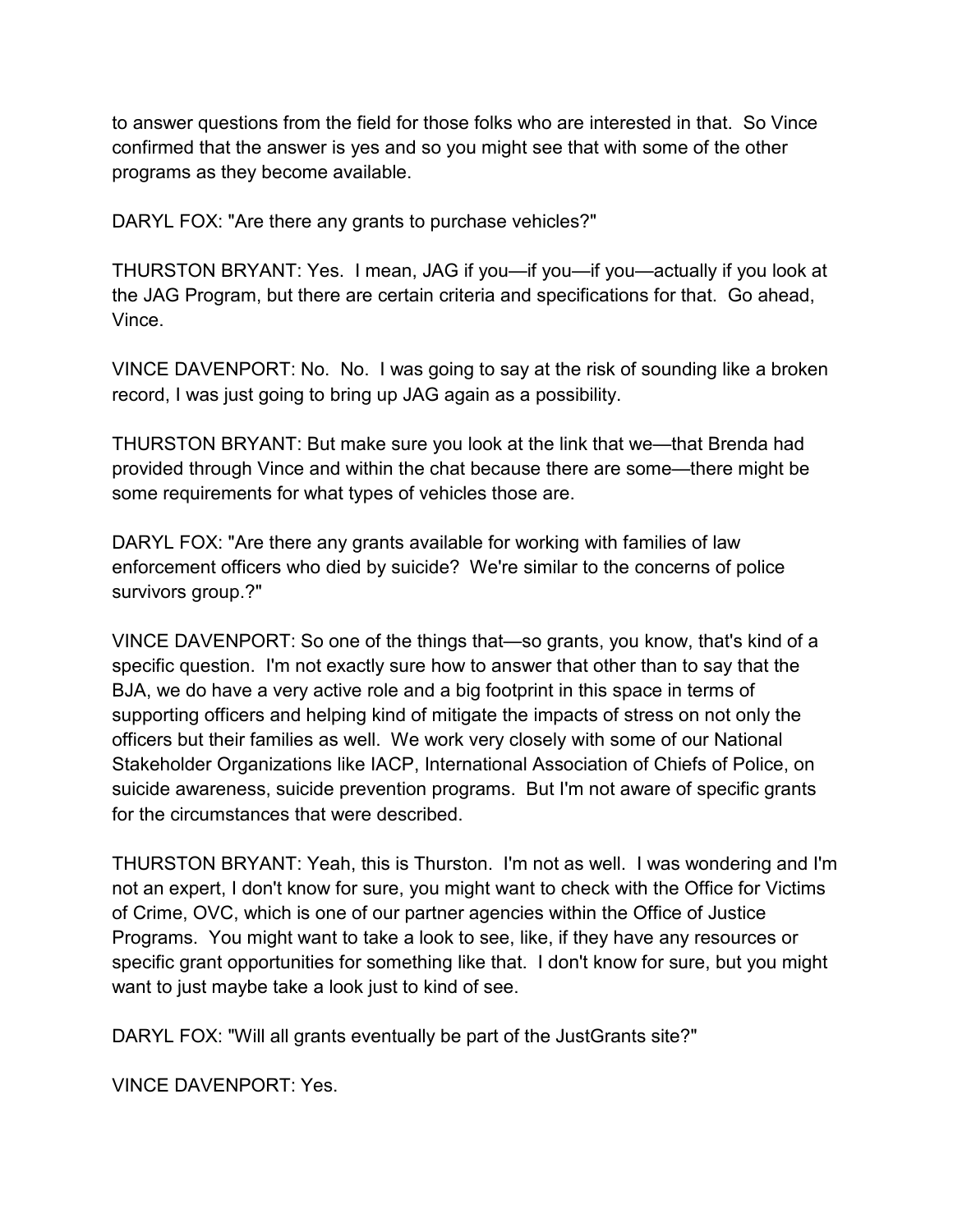THURSTON BRYANT: Yes. That's what we kind of mentioned, that like now what we're trying to do is kind of consolidate all the DOJ Grant components from OJP, all the bureaus within OJP, the COPS Office in OVW into a centralized one-stop shop system, so that's what grant—JustGrants is going to do.

DARYL FOX: "Do you know when the Justice/Mental Health Collaboration Program will be announced?"

THURSTON BRYANT: No, not offhand. Just kind of like what we've been saying, take a look and see, subscribe, see like if—see like when that funding opportunity might become available. I was going to actually pull up our website to see like if maybe perhaps that one is listed or not. Give me one second. I'll just take a quick look.

VINCE DAVENPORT: And, Thurston, while you're doing that, although we don't—I want to go back to the question about the officer suicide. Although we don't have a particular grant program for that, we do have important resources. The one I wanted to point out is SAFLEO, S-A-F-E-L-E-O. It's underneath our VALOR for Blue Program and there's a lot of really important resources there for families that have unfortunately experienced this type of tragedy. And so again that's SAFLEO, S-A-F-E-L-E-O and it's under our VALOR for Blue program.

THURSTON BRYANT: And to get back to the—our forensic question about JMHCP, I'm on the BJA website, if you go to the main page at the top, you'll see "Funding and Awards." There's a link for available funding, which is the current funding opportunities. I do not see JMHCP currently listed, but as we've mentioned, just to continue to check back with that and to subscribe to get the notification once it does become available. As Vince mentioned, we are—we are just nonstop trying to get those opportunity docked in the field as quickly as possible, and so you'll see those things pop up like as Vince mentioned could be some more today, tomorrow, next week, what have you. We're just trying to do the best we can to get those things down as quickly as possible.

DARYL FOX: And with that, I think we will be wrapping up today's webinar. Once again, this will be posted to the BJA website within 10 business days along with the audio and PowerPoint. So please reference that. And also please reference the additional webinar. It's going to be part of this series that will be taking place on January 21st. Now on behalf of the Bureau of Justice—Vince, Thurston, did you have any last remarks?

THURSTON BRYANT: I was just going to say real quickly Vince mentioned…